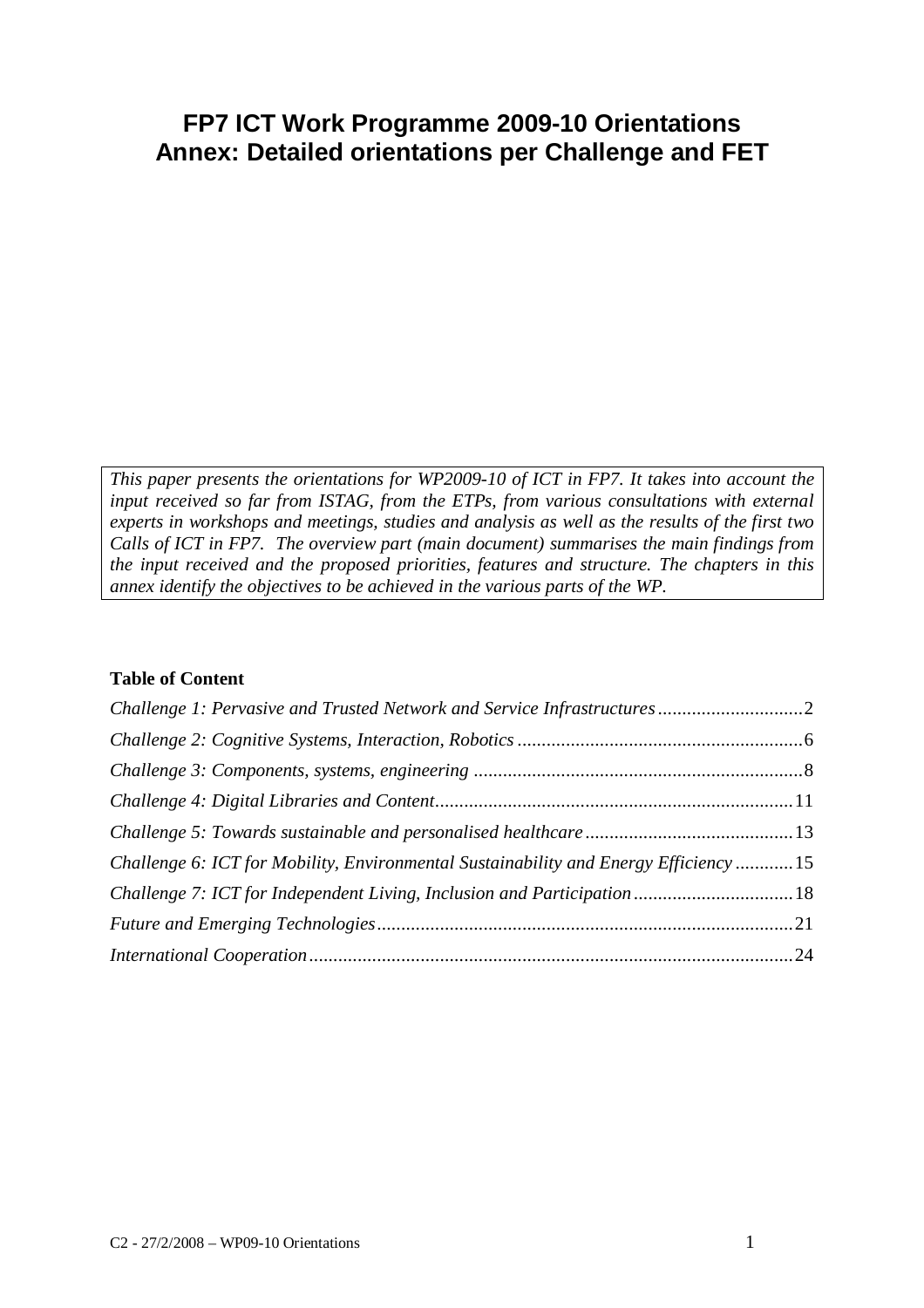## **Challenge 1: Pervasive and Trusted Network and Service Infrastructures**

### **Analysis**

The "Future Internet" emerges as a federating research theme globally, as the ever growing number of networked applications and business models - especially those supported by the Internet and increasingly connected to other communication infrastructures - bring novel challenges in terms of scalability, mobility, flexibility, security, trust and robustness of networks and services. With the emergence of a multiplicity of "digital" players at all levels of the networked value chain, no particular stakeholder can claim to be in control of complete end-to-end services or systems. Crossover value between different IT/telecom/software/media technologies and environments has become the norm, imposing flexible and adaptive technologies to handle increasing levels of complexity and heterogeneity with customisation and personalisation being key differentiators of competing offerings.

Future sophisticated networked services will be established around the aggregation of multiple building blocks available from multiple sources and vendors. Clear emphasis must hence be placed on ensuring interoperability through agreed interfaces eventually leading to industry standards. Technical interoperability must be complemented by semantic interoperability, enabling the integration of business or social processes stemming from heterogeneous environments at enterprise or consumer level.

Within these networked environments, consumer and enterprise usages are also bringing new demands for the management and retrieval of unprecedented volumes of digital content and data streams, notably in the form of collaborative usages, which open new perspectives beyond the current Web 2.0 paradigm.

From the *network* perspective, broadband and mobility will remain key research drivers. The introduction of High Speed Packet Access technology in 3G networks has prompted a 40% increase of mobile data usage. Still, current mobile technology does not meet the ambitious targets set in the global context of 4G systems. For fixed access, a four fold increase beyond current state of the art represents an imperative. Cognitive/reconfigurable radio and networks are essential technologies capable of meeting the objectives of the EU spectrum policy whilst bringing down networks' capital and operational expenditure.

Sensor networks and machine-to-machine communication systems emerging at the edge of networks bring about important architectural perspectives for the underlying network and service infrastructure. User-controlled (home) networks notably based on femtocells (and community networks) bring new architectural and management challenges.

Altogether, the proliferation of end-user devices, the heterogeneity of network types, the range of mobile and broadband demands, and the imperative for stronger security call for a reappraisal of the current Internet protocols and architecture.

From the *software/service* perspective, an Internet of dynamically combined services fully reflects the requirements of IT/telecom/media industries. They seek to deploy worldwide service delivery platforms and flexible infrastructure allowing for the creation of new opportunities for new market entrants seeking to establish themselves as providers of innovative services. This trend towards "third party generated service" mirrors at business level the trend of "user generated content". These developments also respond to the move towards user-centric services, a trend illustrated by the advances in Service-Oriented-Architectures and in service front-ends as the interface to users and communities. This trend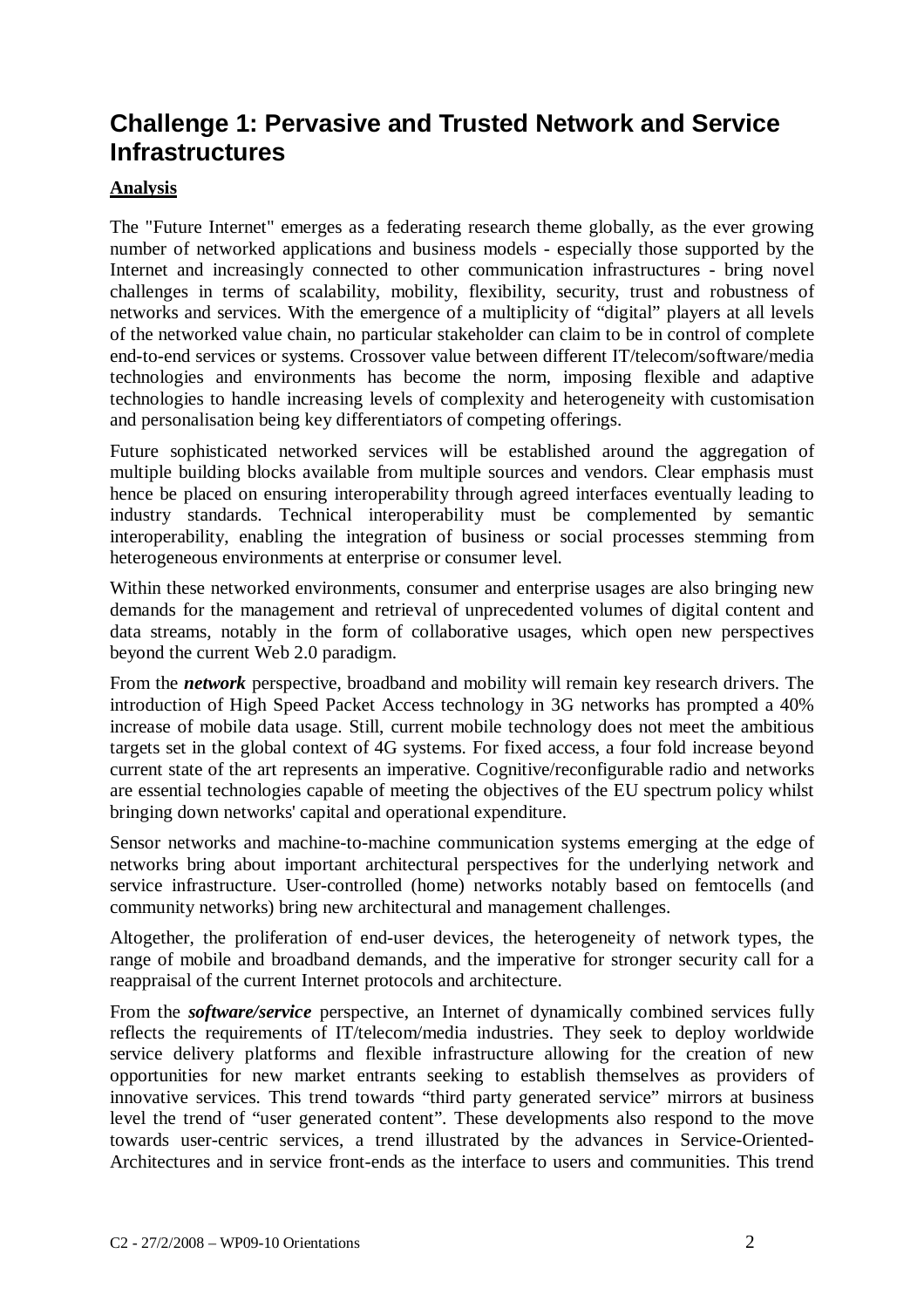is also supported by novel technologies and business models, such as Software-as-a-Service (SW delivered on line only when needed) or open source.

In this context, virtualisation of resources remains an important research driver enabling the delivery of networked services independently from the underlying platform. This trend is also of particular relevance to network operators, as it enables them to move up the value chain with innovative service offers beyond network management/customer care applications. It also paves the way towards flexible deployment of dynamically composed services, which will in turn give rise to advanced collaborative environments.

The realisation of these objectives, which will open up new industrial opportunities, requires major breakthroughs in software engineering methods and architectures addressing complexity in distributed, heterogeneous and dynamically composed environments, as well as non-functional requirements.

From the *networked enterprise* perspective, network/IT industries target the development of integrated/interoperable service platforms matching the outsourcing requirements of businesses. Such platforms have specific functionality, performance and collaborative usage requirements as they have to be integrated with enterprise software tools. Efficient and flexible management of inter-business relations including knowledge, trust, reputation, and identities as well as interoperability notably at semantic level are key research drivers.

Integration of evolved RFID tags and of sensors, in particular in portable devices, result in the emergence of new business processes as well as highly effective payment and billing systems calling for major changes in the ICT architectures of enterprises, in particular SMEs. This in turn gives rise to new demands being placed on the underlying service/network platforms. Information processing/filtering at the network periphery (middleware), integration with the enterprise business application and management, service discovery and object management architectures emerge as key research drivers.

From the *networked media* perspective, user-generated/centric content over the Internet as well as community networks and the use of peer-to-peer systems are generating new business opportunities. It is anticipated that by 2012 a quarter of all content will be user-generated and passed between centralised as well as peer to peer networks. Interaction with content, mediato-network dynamic adaptation, search capabilities across distributed repositories and P2P network (including mobile devices) and dynamic adaptation to memory characteristics of multiple terminals remain solid research drivers.

Advances in 3D processing give rise to innovative applications notably in gaming technologies and in virtual worlds which place new types of traffic demands and constraints on network architectures. 3D collaborative platforms create new requirements in terms of information representation, filtering, aggregation and networking. They also drive demand towards more sophisticated search tools and raise issues of identity management, ownership and trading of virtual digital objects, right of use, and personalised advertisements. These environments coupled with their usage rules hold the promise of a "3D Media Internet" which will form the basis of tomorrow's networked and collaborative platforms in the residential and professional domains, in virtual/gaming applications, and in digital and electronic cinema.

From the perspective of *secure, trustworthy and resilient* ICT infrastructures and services, the future networked society will depend on massive data collection for security surveillance, creation of Web communities and personalised services. Data collectors are in an uphill battle to protect their data and ensure compliance with data protection regulation and increasing societal demands for privacy and trustworthiness. At the same time, hackers, organized crime and terrorists are quick to use new technology in an efficiently organised underground emarket.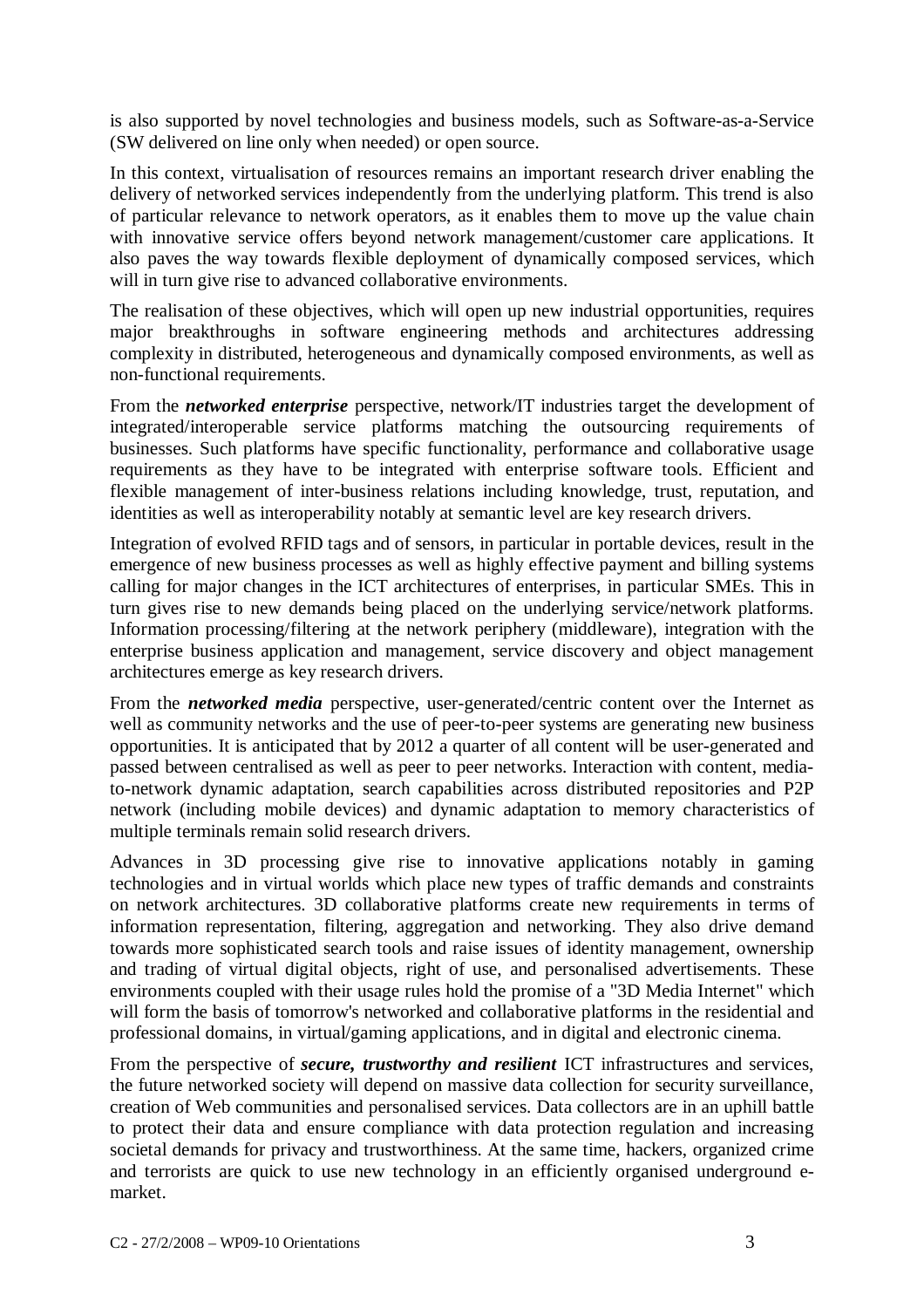Despite significant efforts of industry, networked infrastructures become more vulnerable. Current ICT developments lead to more complex large-scale polymorphic networks with massive distributed data storage and management capacity. Research is needed for new and more effective security, trust and privacy, coherently addressing technological, societal and legal issues, in an effort to ensure a society based on freedom, creativity and innovation, whilst providing security for its citizens and critical infrastructures.

There is an increasing demand from academia and industry to bridge the gap between longterm research and large-scale experimentation, through *experimentally-driven research* consisting of iterative cycles of research, design and experimentation of new networking and service architectures and paradigms addressing all levels, including horizontal research on issues such as system complexity and security.

A fundamental need in this approach is the set-up of *large-scale experimentation facilities*, going beyond individual project testbeds, which are also needed as validation tools, including for interoperability issues. They would help anticipating possible migration paths for technological developments which may be potentially disruptive, discovering new and emerging behaviours and use patterns in an open innovation context, as well as assessing at an early stage the socio-economic implications of new technological solutions.

There is a clear need for putting together different research communities in an interdisciplinary approach, which would be stimulated and enabled by flexible experimentally-driven research approaches that cut across layers, in a large systems perspective, for instance from network connectivity and service architectures to security solutions and beyond, i.e. not limited to a few levels of the value chain or to a single objective.

#### **Orientations**

There is today no unified view of the stakeholders as to what a "Future Internet" may or should look like, especially in terms of architecture. It is hence useful to provide a common thread whilst enabling various players to research different approaches.

The "Future Internet" would appear as a federating theme across the activities of the Challenge, with a more visible focus on Internet issues and pushing towards longer term research and very innovative approaches:

- The "*Network of the Future*" will have a focus on solutions to cope with the issues of capacity, mobility, scalability and flexibility of the ICT infrastructure;
- The "*Internet of Services, Software and Virtualisation of resources "* in relation to software and services will have a focus on issues such as virtualisation, dynamically composed service overlay over (or intricate with) a modified network structure and service joint execution environments;
- The *"Internet of Things for Entreprise Environments"* relates primarily to the object management and associated service and data discovery architectures, with integration in generic business environments.
- The *"Security of ICT infrastructures and services"* will have a focus on secure, resilient and trusted networks and service architectures and composite end-to-end services, as well as identity management and business and personal data protection and privacy;
- The *"Networked Media and 3D Internet"* will research the architectural and related technological implications of 3D virtual environments over networked platforms.
- The "*Experimental Facility*" will be able to do experimentally-driven research projects, which cut across several layers from connectivity via service architectures to applications, thereby addressing the "Future Internet" from a broad system perspective.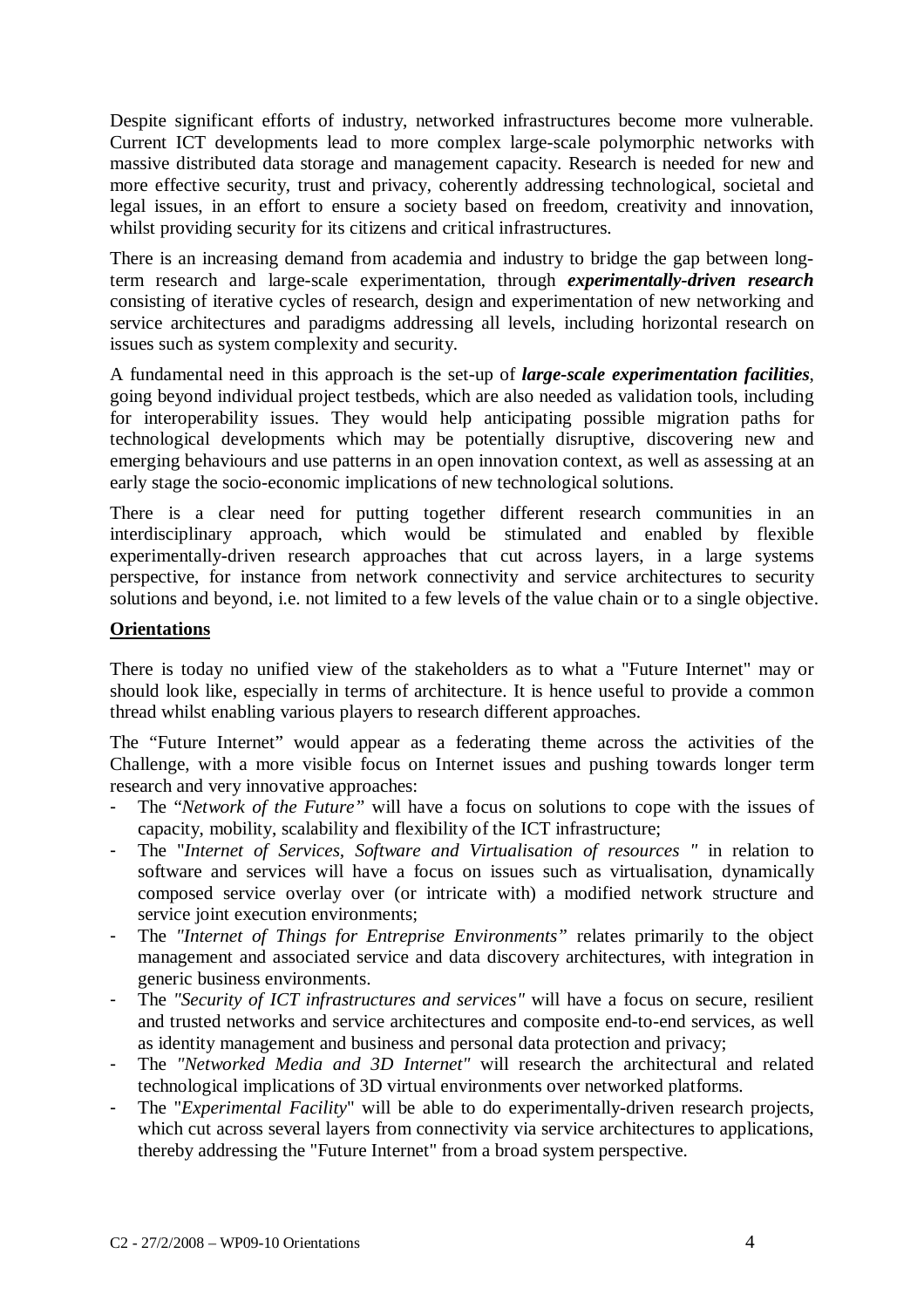Whilst "Future Internet" may provide a common thread, it is also important to ensure that opportunities are created for objective level issues that may be more loosely coupled to this thematic. Each objective would also include specific technologies that have a European dimension whilst being, at the same time, more standalone. 4G in the context of networks, advanced digital and electronic cinema in the media context, trusted computing are typical examples. Work on experimental facilities will include integrating existing and emerging testbeds and maturing the concept of federations of testbeds cutting across all layers including service architectures at middleware and application level. This includes setting up and carrying out the management and operations of the resources as a coherent prototype experimental facility.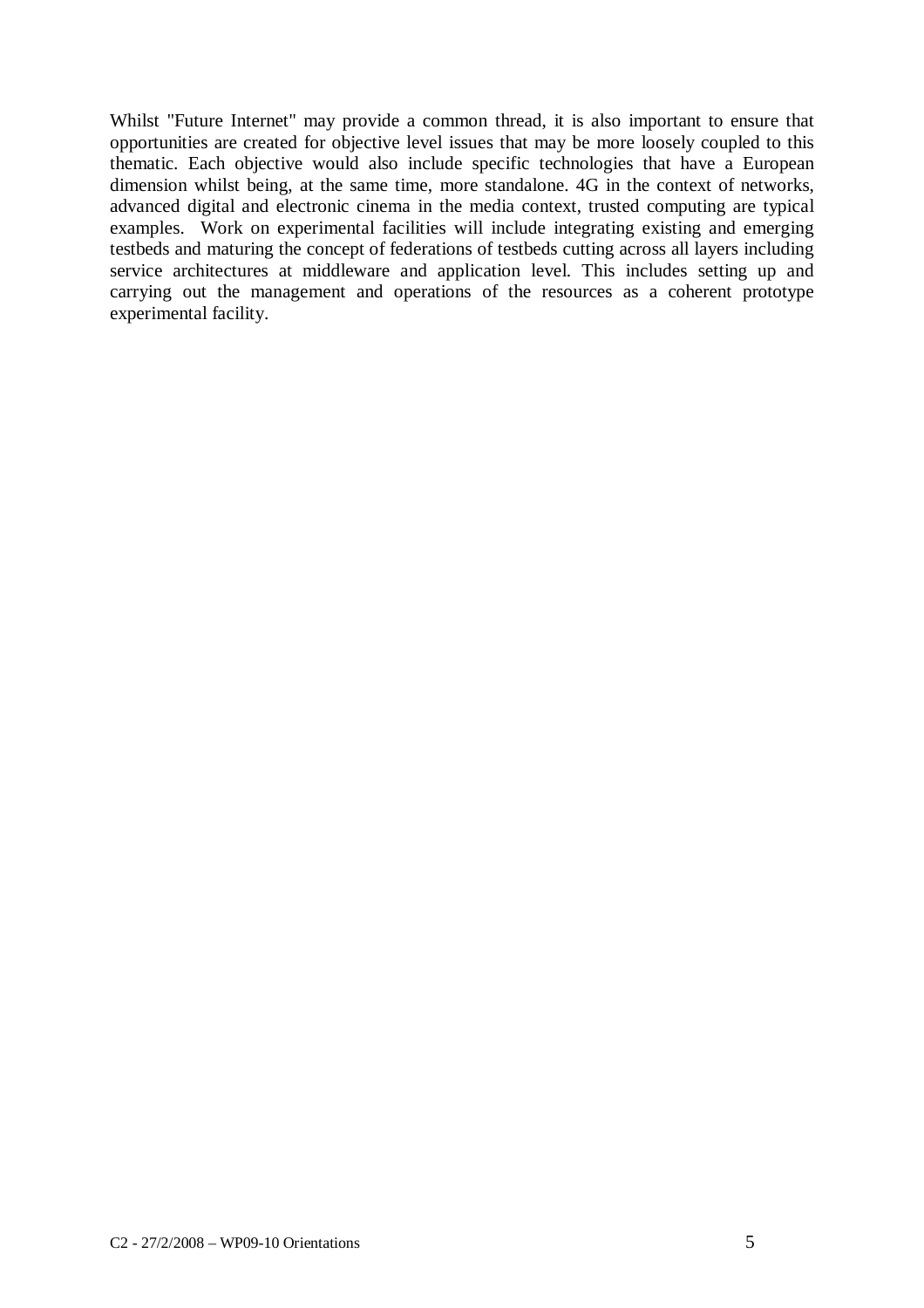# **Challenge 2: Cognitive Systems, Interaction, Robotics**

## **Analysis**

Cheap, miniaturised sensors and abundant computing power have enabled industry to exploit the ability of machines to extract information from their environment and use it to achieve their tasks. These trends allow companies to further extend the autonomy of systems such as robots, smart cameras, autonomous vehicles and sensor networks as well as human-machine interfaces, speech recognition and translation systems, thus broadening their applicability.

European industrial *robot* manufacturers are diversifying their product offerings to enter new markets beyond traditional production environments, and with time the industrial robot market will converge with the burgeoning market for professional service robots. Both types of robots now require advanced visual and pressure sensing techniques to enable all sorts of tasks involving positioning, manipulation and navigation. Markets are diverse and standards not well developed.

*Smart cameras* have reached widespread use not just in lending autonomy to manufacturing processes (eg in inspection and handling), but also to non-manufacturing applications in particular high-end surveillance, monitoring and analysis. These growing markets combined with the upsurge of manufacturing in China bode well for the strong EU supply industry.

Scientific and other endeavours are generating a growing demand for data-gathering, analysis and action in remote and hostile environments, which in turn drive autonomy requirements for underwater vehicles, unmanned air and ground vehicles. Spatially *distributed sensing* and acting elements can operate collectively towards overall goals such as identifying objects of interest, search & rescue, situation awareness and efficient resource usage.

Industries are recognising the importance of taking user needs and human factors as starting points in product design and development. This requires further advances in multimodal *interaction* technologies.

Given that *language* (in all its modalities) is one of the most important means of human communication, and given Europe's linguistic diversity, technologies for language based interaction (human-machine and human-human) keep ranking high on the priority lists of relevant industries.

Machines and other systems operating in unstructured environments (most non-manufacturing environments are unstructured), and close to people, will regularly be confronted with novelty, uncertainty and change. If their operation is to be robust and adaptive, they will not only have to be able to extract information from their environment but also reason and learn about it. There is a growing recognition that artificial systems will have to be endowed with many different 'cognitive' capabilities, including perception, recognition, learning, reasoning, planning, motivation, communication and self-understanding. The growing body of knowledge about how natural cognitive systems work is helping to fuel developments in this domain.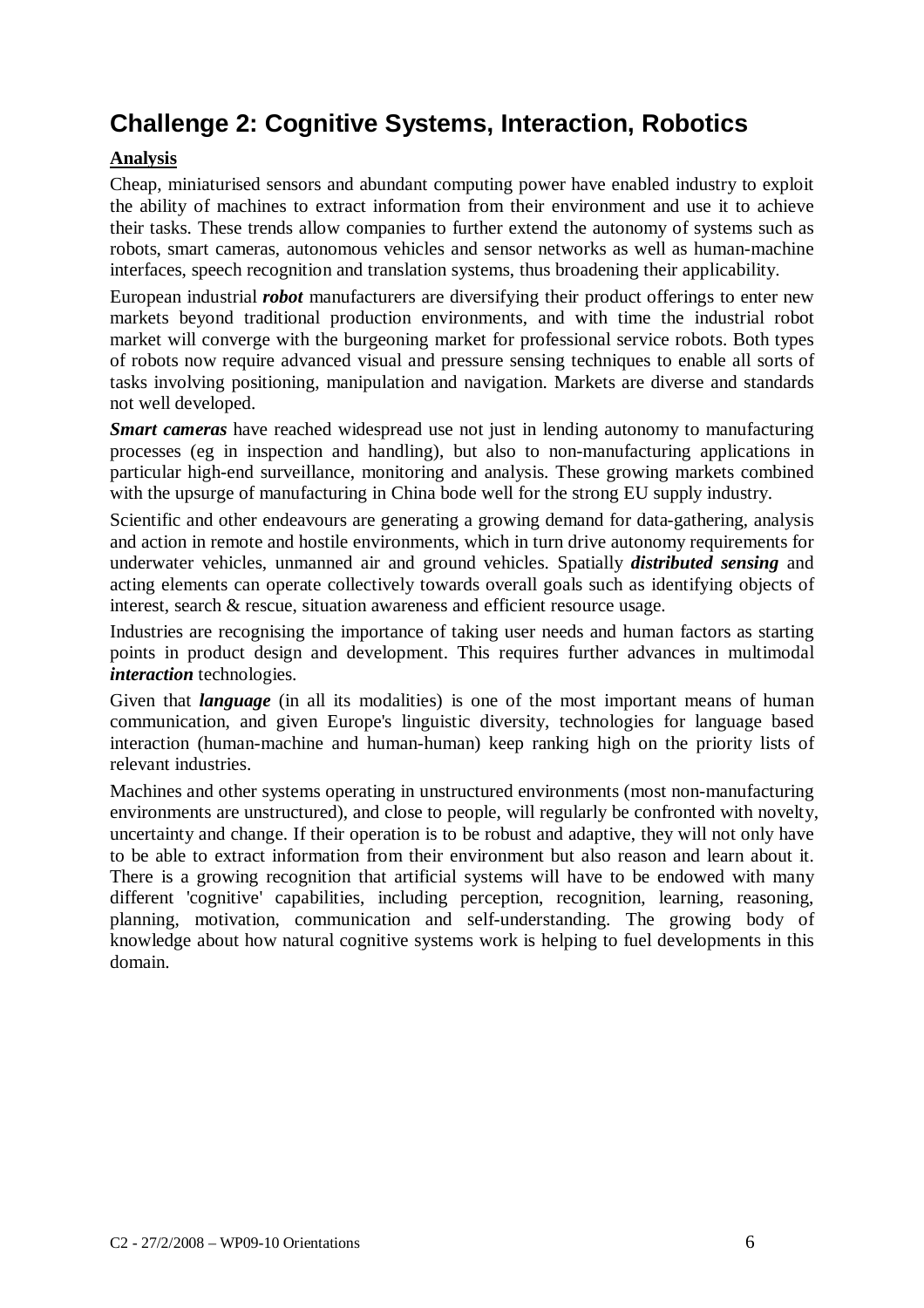#### **Orientations**

#### [*Cognitive Systems, Interaction and Robotics*]

Research will

- measurably progress towards solving (also informed by the neuro- and behavioural sciences) key issues related to the engineering of artificial systems that can robustly sense and understand their environment, act in it in useful ways with an appropriate degree of autonomy, and (where applicable) interact naturally with their human users; this includes determining the requirements basic technologies have to meet in order to enable creating such systems;
- significantly broaden the remit of machine learning, putting stronger emphasis on various forms of reinforcement learning and "intelligent" process control in real-time;
- analyse and meet requirements for robotic systems linked to different types and scales of operating environments (including individual vehicles, transportation networks, shop floors, power plants and other technical infrastructures), and different tasks, ensuring a high degree of flexibility, robustness, safety, dependability and autonomy of the systems in question; robots may employ new sensor and sensor networking technologies with a view to enhancing their functionality, performance and resource usage; "intelligent" materials may bring new functionalities, like self-configuration and self-repair, within reach of industrial realisation;
- facilitate the cross-fertilisation between research / academia and development / industry, through the joint realisation of a family of configurable industry-strength robotic platforms that are equally suited to experimenting in real-life contexts and to setting and advancing industrial de facto standards and benchmarks.

## [*Language-based interaction*]

Research and development will

- advance our understanding of the specific capabilities required of technical systems that call for or mediate language-based interaction and communication;
- enable the design and implementation of interpersonal communication facilitators and automatic translation systems capable of learning translation preferences and autonomously inferring and representing relevant world knowledge and linguistic and semantic rules from imperfect and unstructured data.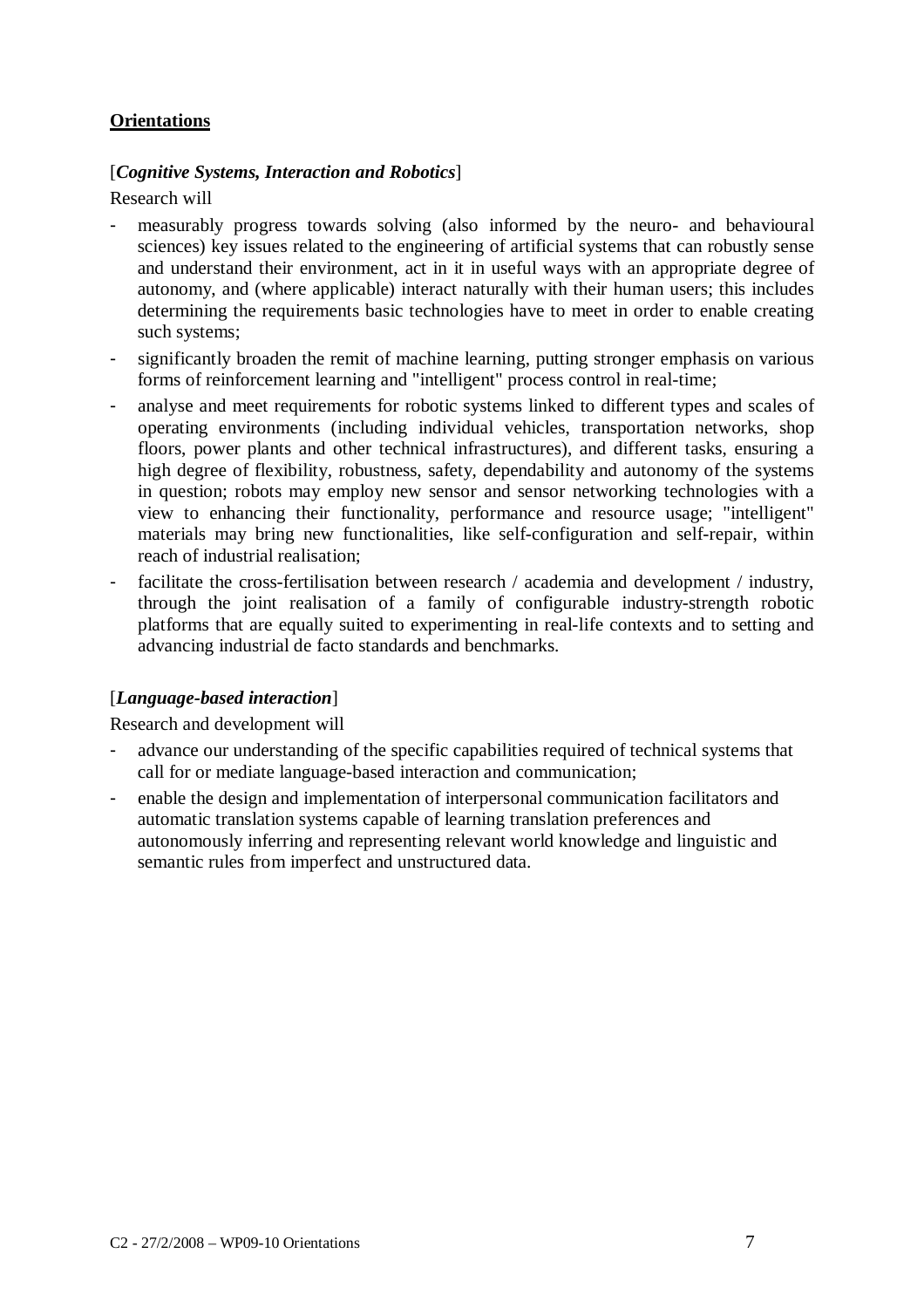## **Challenge 3: Components, systems, engineering**

## **Analysis**

The component and systems business in Europe concentrates on added value operations, on systems integration and on enabling the end user industry to offer new technologies and total product/service solutions. The trends in miniaturisation, diversification and increasing software content remain valid and increasing emphasis on a systems approach requires significant improvements in chip design tools and methods. At the same time new opportunities are emerging in new technologies beyond CMOS, photonics, organic and largearea electronics, 3D acquisition and visualisation. Increased multi-disciplinarity, integrated software/hardware systems, heterogeneous microsystems and the use of widely distributed systems for monitoring and control are growing challenges. In computing, mastering multicores and programming for ever-higher performance systems becomes essential. Crosscutting issues such as efficient energy management have become a new desirable development objective and are no longer seen as just an obstacle to performance.

Private equity capital, the increasing cost of manufacturing and research for the next generation of basic *nanoelectronics* technologies have been instrumental in the development of a few major global strategic R&D alliances close to manufacturing capabilities. Industrial R&D executed in Europe is shifting towards adding extra functionalities to the basic nanoelectronics technology and to design innovative products. Institutional research is concentrating on long term or higher risk topics; on exploring multi-disciplinarity and on applied research into understanding and controlling new and complex systems.

*Organic and large area electronics* have very high market growth expectations with about half of the market for cheap and even disposable electronics, including RFID-tags and sensors. The EU has excellent R&D infrastructures and EU companies came early on the market with e-paper and e-tags products. It is also a leader in large area compound material photovoltaic cell manufacturing and in signage and lighting, expected to account for 20% of the market. The current trends are going beyond organic materials by including inorganic material. The technology is characterised by large area processing, by flexible products, and by the ability to create circuitry with modest upfront investment and could be the pathway to digital/3D manufacturing and molecular electronics.

**Photonics** in core as well as in access networks, is gradually replacing electronics. Photonics is also an enabling technology that exploits advances in lasers, light sources, fibres, detectors, in materials (e.g. nanocrystals, organics, nanotubes) and in architectures / manufacturing processes (hybrid integration, silicon photonics and CMOS compatibility). It promises to play a major role in new areas such as energy saving (e.g. by improving photovoltaic and lighting efficiency), medicine, biology, environment and safety. The possibility to manufacture structures at the nanoscale - far below the wavelength - will radically change the traditional approaches by exploiting physical effects not accessible before. Europe has strong and recognized R&D capabilities in photonics including SMEs.

*Microsystems* integrates and interfaces multiple core technologies (including micro/nanoelectronics, microfluidics, chemistry, bioengineering, magnetism, micromechanics and optics) and related materials to implement a variety of functions. Microsystems are implemented through scalable homogeneous or heterogeneous hardware integration technologies, including multi-level/3-dimensional interfacing, to advance miniaturisation, functionality and reliability of the sensing, processing, actuating and communicating functions. Power autonomy (consumption and supply is a common issue. Integration of multiple functions (sensing, logic, energy collection, wireless communication) into traditional materials, in particular textile, is one of the priorities. In the medium term, there is growing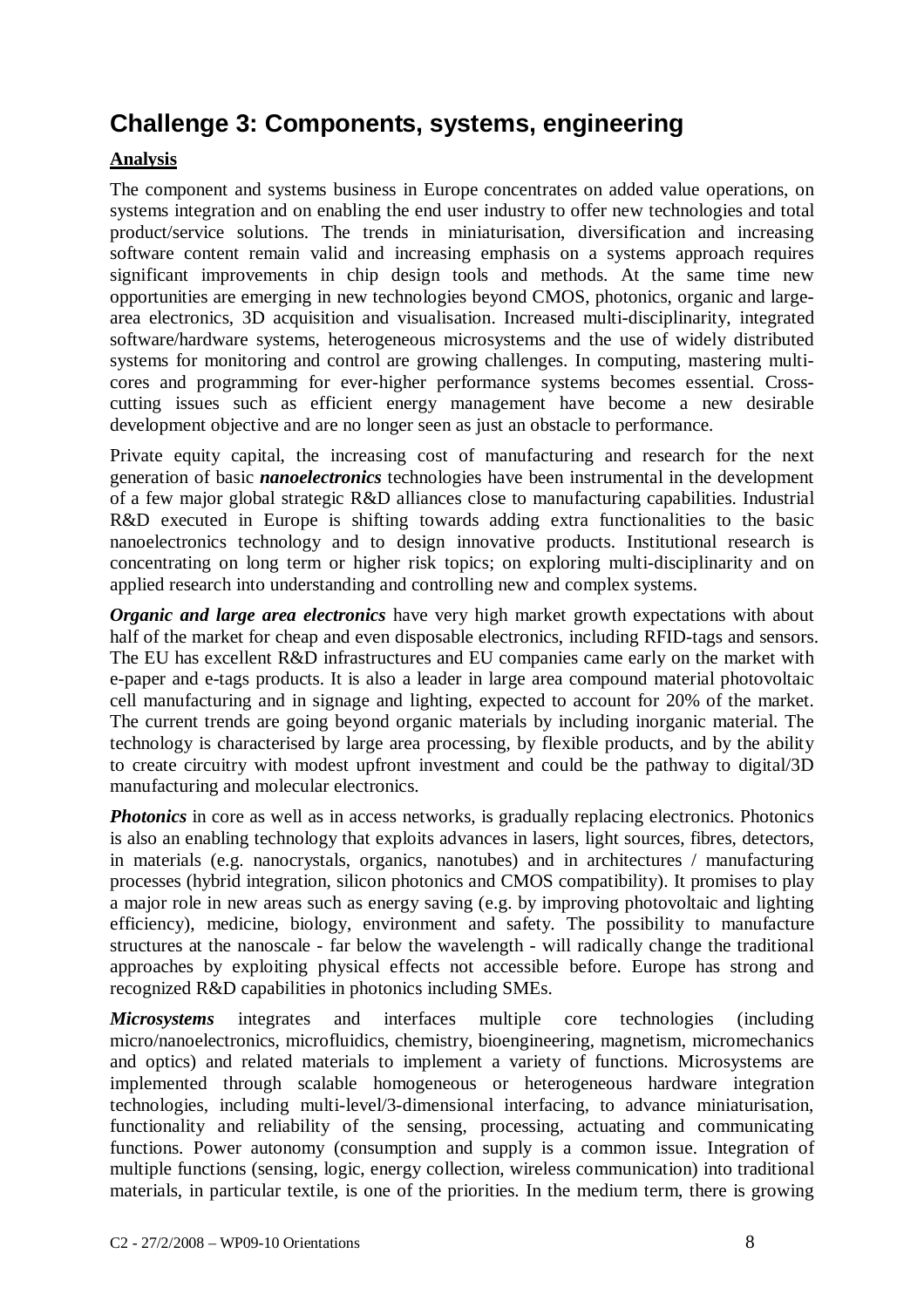industrial interest to integrate nanosensors in microsystems, mainly due to an increase in sensitivity, a device simplification and the cost reduction associated.

*Embedded systems, computing and control*: Inexpensive networking, sensing and sophisticated control is moving decision-making to the point-of-action, and value-added functions in software are driving the diffusion of embedded systems in an ever broader range of applications. Recent trends in embedded systems design include enhanced components and model-based methodologies for high-confidence systems able to overcome the challenge of complexity and the resulting low productivity. Computing systems are moving to multi-core and polymorphic architectures where radical rethinking of systems software, programming paradigms and abstractions is needed to overcome complexity. Engineering large distributed systems increasingly requires cooperative networked control systems, and optimisation and decision support methods and tools which are used to modernise physical infrastructures, to control complex processes in manufacturing, or to monitor and control systems performance.

#### **Orientations**

Miniaturisation and diversification of ICT components, systems and devices will involve increasing efforts in nanoelectronics, microsystems, photonics and organic and large-area electronics. At a higher level, exploding system complexity will be addressed through advances in the theoretical framework and methodology of system design, radical innovations in computer architecture, new embedded systems and distributed control. Holistic approaches, including design and manufacturing engineering, end-user driven integration and crossdisciplinary activities will be coordinated across domains and will also target cooperation with other FP7 themes (eg. theme 4 NMP) and international cooperation (e.g. IMS).

The imminent launch of the *Joint Technology Initiatives* ENIAC (nanoelectronics) and ARTEMIS (embedded systems) implies a re-focussing of the topics covered in nanoelectronics and embedded systems. The JTIs will address mainly application-guided and mid-term technology development whereas the ICT WP will target longer term research activities. The focus of the *ENIAC* JTI will be industrial developments in the *'More Moore'* and the *'More than Moore'* domains, executed with a clear application focus. The *ENIAC* JTI will also cover design, equipment and material research activities, but will not target the 'beyond CMOS' domain. The *ARTEMIS* JTI will address embedded systems in a number of application domains with emphasis on the cross-cutting challenges of *design tool integration*, *middleware* and *reference designs and platforms*.

*Nanoelectronic technology* covers process development and multi-function high density integration activities with a high risk factor or an industrialisation perspective beyond 2013, and has a generic development focus. The activities will also target the *'beyond CMOS'* area, as well as new manufacturing approaches, equipment research and assessment and energy efficiency of components and integrated systems, including e.g. power supplies and mm-wave components.

*Design of semiconductor components and electronic based miniaturised systems* will be oriented towards design and modelling platforms, architectures and generic approaches, including very high density integration on large chips using deep submicron technology and heterogeneous integration of different functions or different technologies in very compact systems and subsystems. 'Systems on a Chip' and 'Systems in a Package' concepts and their implementation, including the hardware dependent software integration, will be covered. The WP will specifically address the needs of smaller and fab-less design houses, and system developers requiring access to different technologies and suppliers, and the design of energy efficient electronic systems.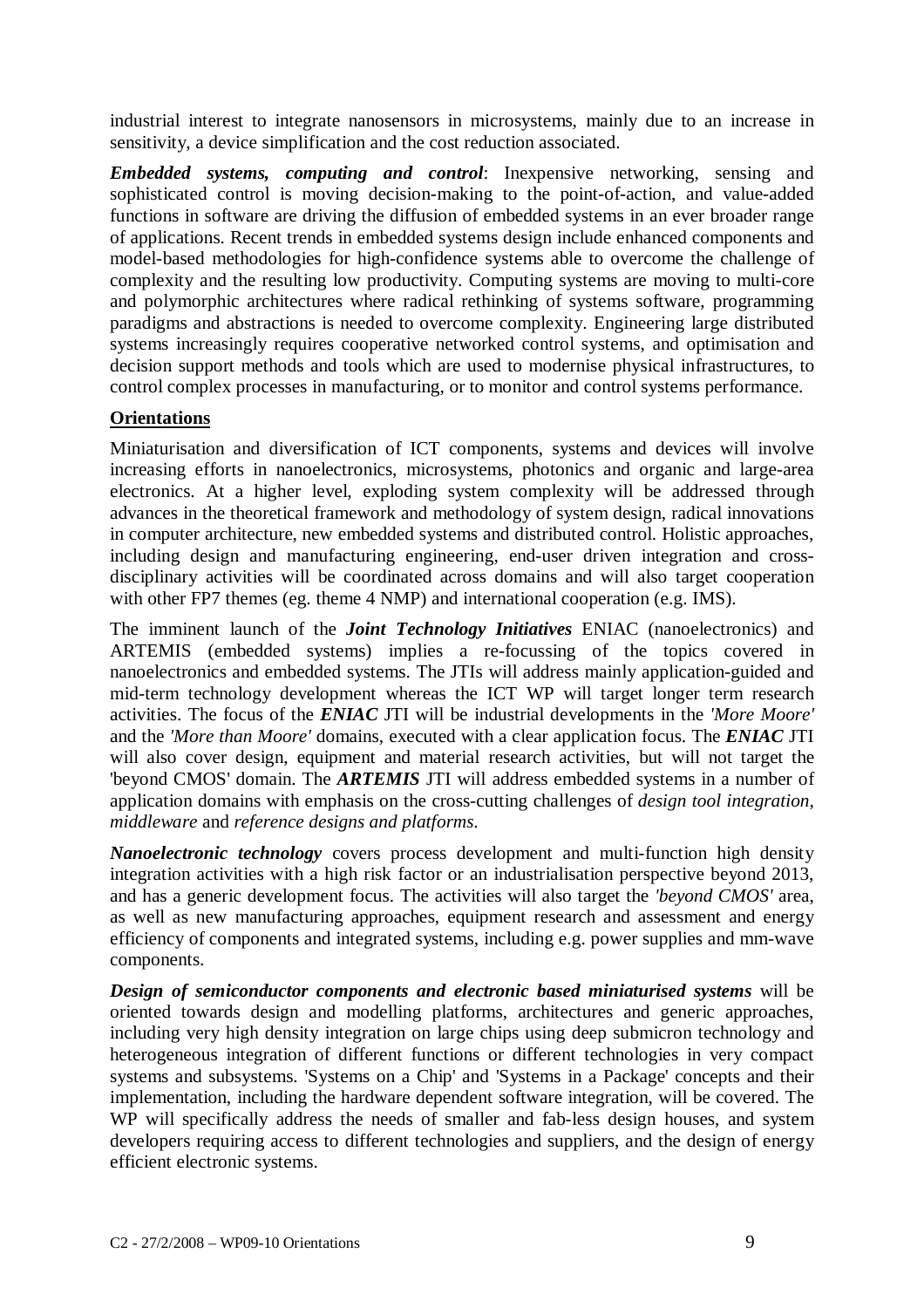Through breakthroughs in *embedded system design* and development of associated integrated tool chains, the aim is to map application requirements onto embedded platforms with the confidence and efficiency of a mature engineering discipline. This covers software, hw/sw and system design methods and tools for holistic design from applications down to component and platform level. Predictability of properties such as power consumption, timing, and self-configuration will be a priority.

*Computing systems* will aim at breakthroughs in performance, power efficiency and reliability of multicore computing systems through advances in computer architecture, system software and parallel programming models and languages. The emphasis is on programmability, customisation, virtualisation, system modelling, simulation and run-time optimisation of embedded, reconfigurable and high performance computing.

*Engineering complex distributed systems* will address integration platforms and methods for engineering large distributed systems, composed of heterogeneous networked components such as controllers, sensors, actuators and embedded processors, e.g. in manufacturing, process plants and large scale infrastructures for safety, security, dependability, energy efficiency and low cost maintenance. A key aim is to develop unified plug & play system architectures for pervasive sensing, computing and control systems including wireless sensor networks, which enable autonomous and self-sustained behaviour as well as real-time decision making, leading to efficiency and productivity improvements.

*Photonics* R&D will be driven by key applications, particularly energy efficiency (lighting and photovoltaics); communications and interfaces; biomedical (diagnosis and treatment); and safety/security (including sensing and imaging systems). This will be accompanied by cutting-edge research exploring technological opportunities, enabling photonic technologies crossing different industrial sectors, and by support to SMEs in accessing advanced photonics technology and in transitioning from concept to prototype.

*Organic and large area electronics* R&D will contribute to overcoming the main technical challenges of manufacturing, performance and reliability of devices. The research will focus on: device architecture, performance and stability; low voltage, small feature size with highly productive processes; complementary logic for low power; compatibility with sensors, actuators, imagers and energy scavenging and storage devices; expandability to 3D functional foil integration, with emphasis on heterogeneous (organic/inorganic) material integration.

*Nano/micro-systems* R&D will address the scalable integration of core hardware technologies (electronics, mechanics, fluidics, biotechnology, etc.) into a heterogeneous nano/microsystem. It will draw on the combination of multiple materials and/or processes to provide high levels of miniaturisation, functionality and autonomy. The work will cover relevant elements of the value chain (design, fabrication, packaging, testing), with special emphasis on smart manufacturing issues, resulting in stand-alone micro/nanosystems or integrated intelligence in traditional materials and objects (eg. wearables) Advanced nanosensor and nanoactuator concepts with industrial viability will also be covered.

Research into *advanced visualisation technologies and systems* will include: high-definition, extended colour gamut and dynamic range systems, supporting multi-viewer, unaided and unrestricted 3D viewing and natural interaction modalities; imaging systems and techniques for fast 2D/3D data acquisition and processing.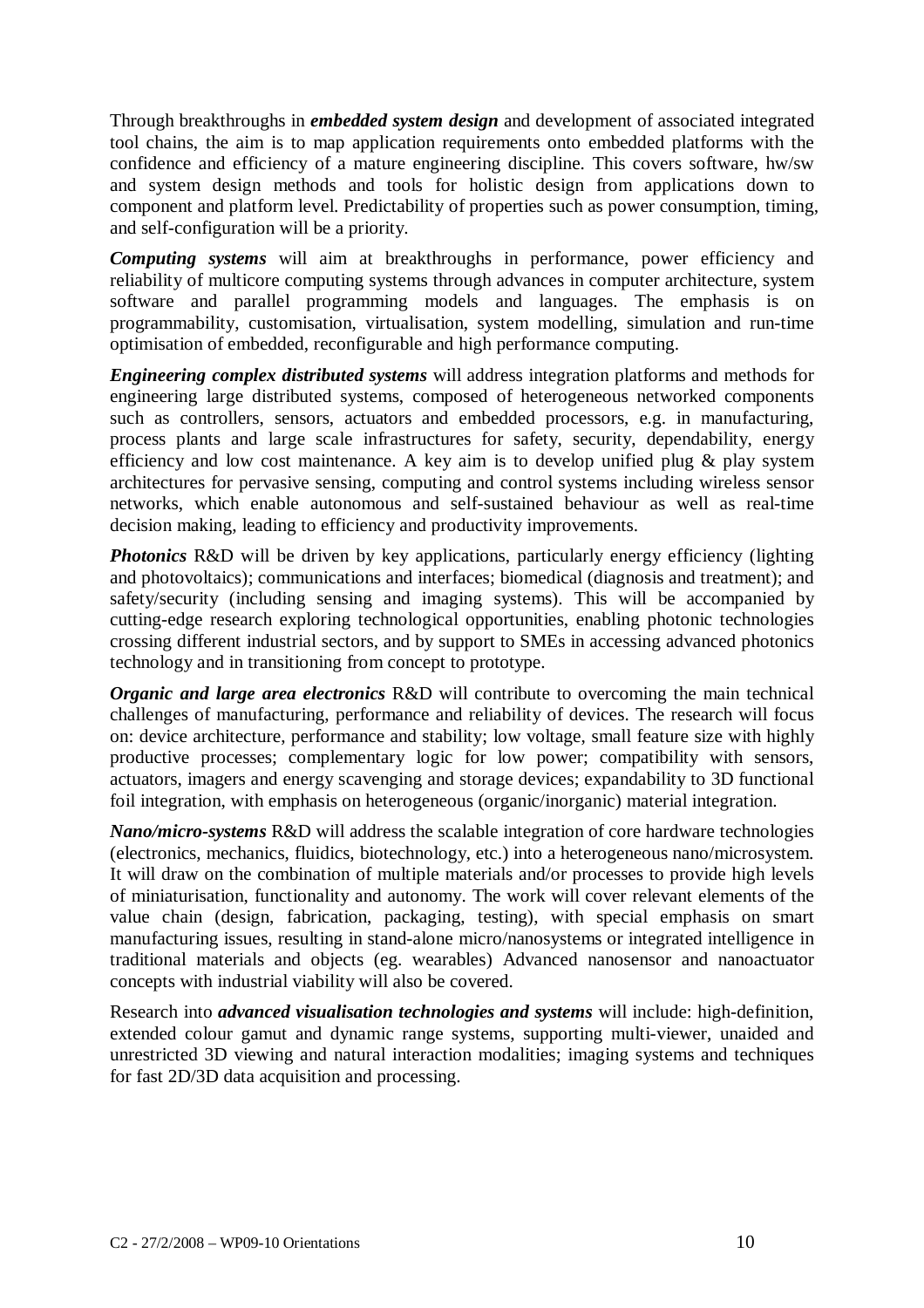# **Challenge 4: Digital Libraries and Content**

## **Analysis**

Digital content is today being produced in quantities that are deeply transforming the enterprise and the creative media industries. Conditions for production and consumption are also rapidly changing as more and more content is produced by users. Most of this new content has no analogue surrogate. Organisations, public and private, are faced today with managing, exploiting and keeping increasing amounts of data and knowledge, in environments that are continually changing.

New ways of expressing and representing cultural and scientific content in digital form are creating new opportunities for people to experience and share assets. But the transformation extends beyond new patterns for creation and use of content to understanding how humans work with the technologies to master the content, understand it and transform it into learning resources for individuals and into knowledge for use by others.

In the past few years, progress in *knowledge modelling and processing* has enabled the creation of innovative commercial and community services and is starting to transform scientific discovery. New communities that produce and consume content can now also benefit from better structured content. An emerging example is 3D content for games and virtual reality environments.

Conceptualising and producing digital content as a container of rich objects that can be individually addressed, manipulated and imported/exported and scenes that can be freely navigated is emerging as a trend. Greater sophistication in the structuring of content enables more immersive experiences supporting richer interaction with digital information.

This increasingly complex content needs to be safeguarded for future access. *Preservation* needs to be intelligently planned, capturing and selection of content need to be automated and hardware and software dependencies must be overcome. Keeping the associated semantics as well as the digital objects, should guarantee the integrity and authenticity of the information as originally recorded.

If these challenges are met, richer content can bring new opportunities to the exploitation and *sharing of Europe's rich cultural and scientific resources*. New services will engage users in new ways of experiencing and understanding cultural resources. They will enable the aggregation and annotation of objects available in digital libraries. 3D and visualisation will provide access, mainly through virtual re-creations of cultural and scientific artefacts.

More abundant, accessible, interactive and usable content and knowledge, coupled with shifts in demands (future of education and training systems, higher productivity, time-tocompetency and focus on intangible assets) contribute to reshaping the world of *education and training*. Teaching methods are increasingly focusing on inquiry-based, problem-solving approaches, with ICT being used to provide advances in learning, and within that, to support innovation and creativity. Business processes, corporate knowledge management and human resource systems are integrating learning functionalities. Technologies such as game-based learning, immersive environments, virtual characters and storytelling are suggesting new ways to generate affective engagement and motivation. The research is getting intrinsically cross disciplinary, requiring input from cognitive and social sciences, pedagogy, computer and neurosciences.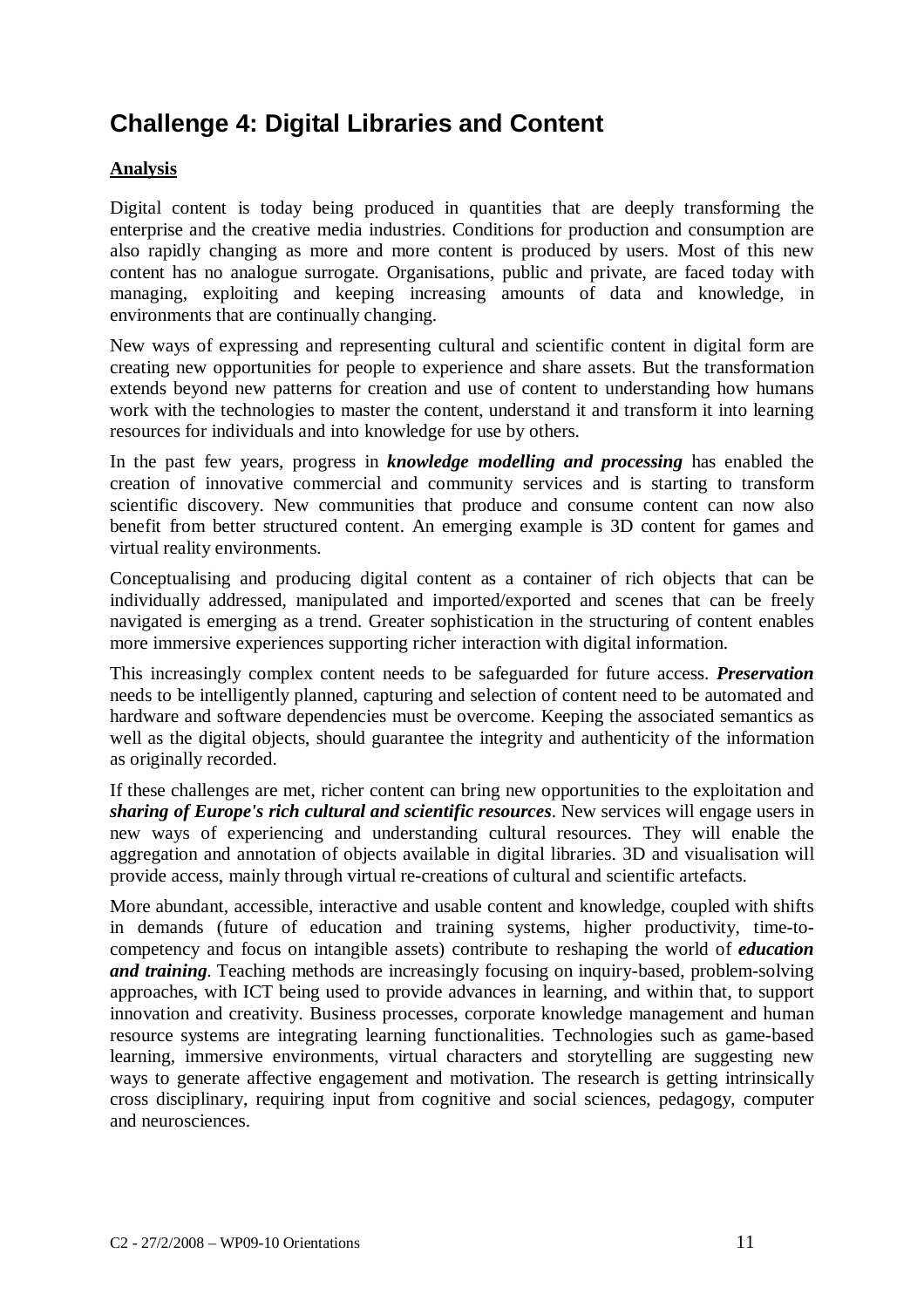#### **Orientations**

#### *[Intelligent Information Management]*

Research and development will seek advances in making large amounts of digital content of disparate types (traditional and "social" media, enterprise as well as scientific, newly created or legacy) more manageable, accessible and usable. This will require principled methods (involving machines as well as humans) of integrating (for instance in terms of 3D composite models) the intelligence that is needed to work with content in ways that exceed the abilities of people (professionals, talented amateurs, or consumers) in terms of coverage, speed and contextually meaningful analysis and synthesis. Such methods should enable sophisticated and trusted forms of privacy-preserving analysis and reasoning about digital content. They should also facilitate the visualisation of, and navigation in, complex digital content spaces through (mobile) personal appliances, and based on a deep understanding of the psychology of human memory, reasoning, perception and attention.

#### *[Digital Libraries and Preservation]*

Research will focus on expanding and improving the use of digital collections of cultural resources through advances for instance in knowledge technologies, visualisation and interaction techniques, that take account of the specificities of these resources. It will for instance enable: i) new services for assembling, on-the-fly, digital libraries for online communities; ii) new ways of experiencing cultural heritage, e.g through virtual re-creations, and new cultural expressions, also accomodating individual narrative tendencies.

The increasing use of digital (collections of) objects in business, science and culture requires: i) intelligent systems for preservation planning, automation of core preservation tasks (capture, selection, annotation, curation, evolving semantics); ii) hard- and software independent preservation environments; iii) ways of ensuring the authenticity and integrity of original context of use; iv) scalable methods for preserving the context of data and for modelling the knowledge development processes so that knowledge can be captured and made accessible for future use. This includes capturing the behaviour - in addition to the form of digital objects.

#### *[Technology Enhanced Learning]*

Research will focus on new ways of mediating, through appropriate ICT systems and tools effective learning experiences within learning institutions and communities, for the independent learner, as well as at the workplace (integrating learning in workflows and business processes), leading to learning outcomes that improve organisational and individual performance and which can be re-used over time. The aim is to enable the design of conducive, highly motivating and flexible learning places, empowering both learners and teachers, and tailored to individual learning needs (e.g., what people learn, where and how they learn it, taking into account why they need to learn and with whom, as well as their cognitive capabilities).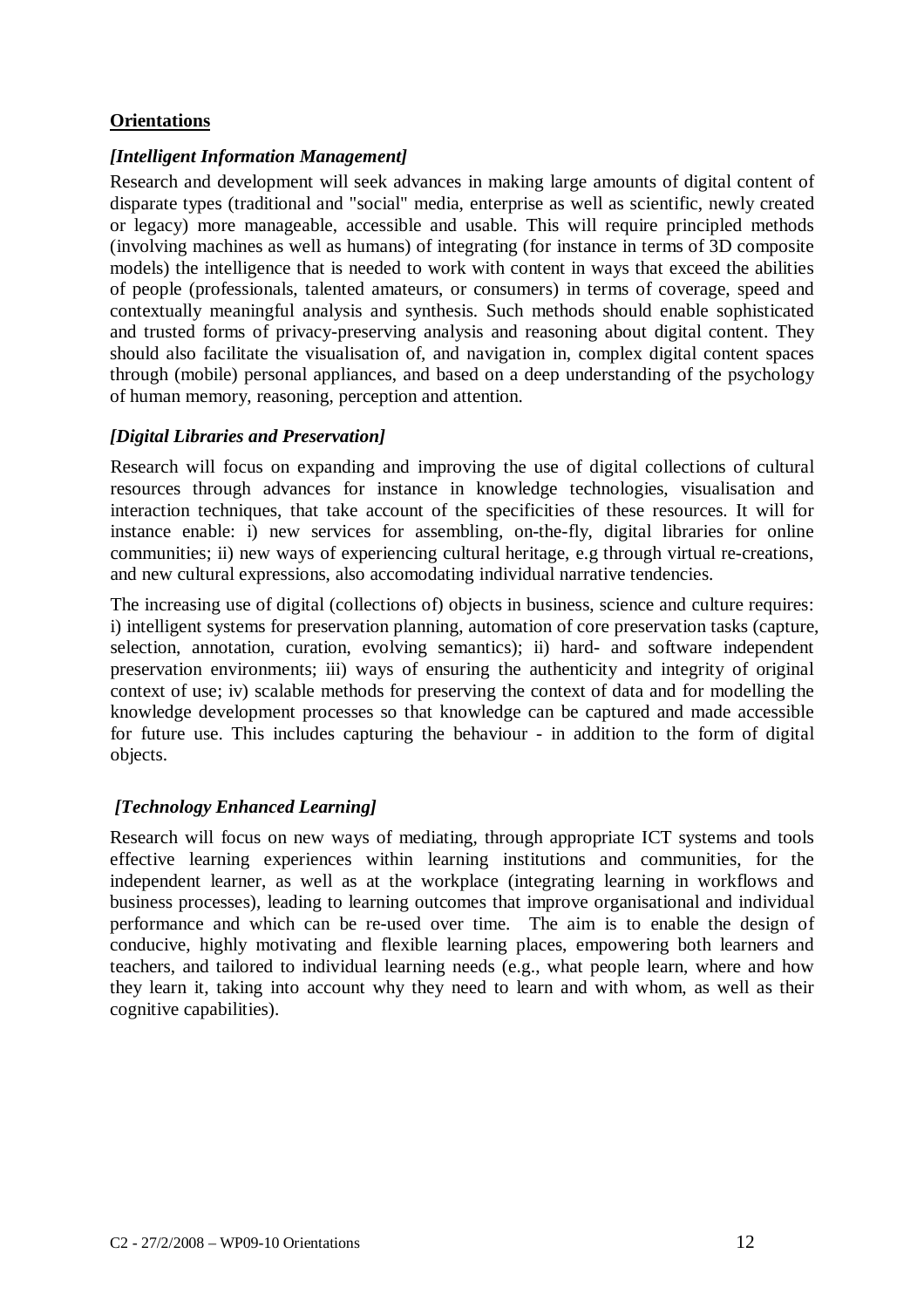## **Challenge 5: Towards sustainable and personalised healthcare**

#### **Analysis**

### *[Socio-economic background]*

The health sector and its three main industries, pharmaceuticals, medical devices and eHealth are dominant economic sectors with respect to employment creation and growth. Sustainable delivery of quality healthcare at affordable cost is a major challenge for European healthcare systems for a variety of reasons like: (a) demographic change and increasing prevalence of chronic diseases; (b) waste and inefficiencies, inadequate safety standards and quality control; (c) demanding citizens who require best-quality care including the use of latest diagnostic and treatment technologies and (d) current focus is on treatment rather than on prevention.

The growth of healthcare expenditure in Europe is faster than the economic growth. ICT for Health (eHealth) solutions have been proven to contribute to greater quality, efficiency and safety in healthcare and have great potential for a sustainable market.

#### *[Trends in healthcare and ICT domains]*

Advances in basic ICT components and the convergence of ICT-nano-bio technologies allow for the development of life saving applications with great business opportunities.

The major shift in the R&D scope of ICT for Health has taken place at the end of FP6 and beginning of FP7. The new targets are now disease prevention and personalised care, better management of chronic diseases, patient safety through minimisation of medical errors and support to a new generation of molecular medicine through better understanding of diseases.

The current trends include more emphasis on technological development such as more precise instrumentation for early diagnosis, prevention, disease management and treatment. Addressing challenging problems in biology and medicine is also expected to push the boundaries of technologies like grid computing, modelling and simulation.

#### *[A changing constituency]*

The strong response to the first two FP7 calls for Challenge 5 activities demonstrates the large interest from both research community and industry - including SMEs - in all areas addressed by the Challenge and the emergence of a new, wider constituency both at EU and global level.

New industrial groups are being formed in areas close to Challenge 5 like: 1) Continua Health Alliance, a group of technology, medical device and health and fitness industry leaders, which aims to help establish a market of connected personal health and fitness products and services; 2) eHealth group of the Brussels Round Table of major Telecom operators; 3) special subgroups of Joint Technology Initiatives and European Technology Platforms (EPoSS, NESSI, Photonics 21, Nanomedicine, IMI) and 4) subgroups of National Trade associations focusing on Health and Telemedicine such as Intellect in the UK or Lesis in France.

These new interest groups are formed in addition to established industrial subgroups such as COCIR (representing Radiological, Electromedical and Healthcare IT Industry), EUROREC (working on certification of electronic health records), IHE (integrating the healthcare enterprises) and EFPIA (the pharmaceutical industry association operating in Europe).

Furthermore, several related research initiatives have been launched recently in various regions of the world, such as the Virtual Human in China and "in silico Medicine" in Japan. The US and these countries have recently initiated programmes that are similar to the Virtual Physiological Human initiative of the ICT Programme, taking also into account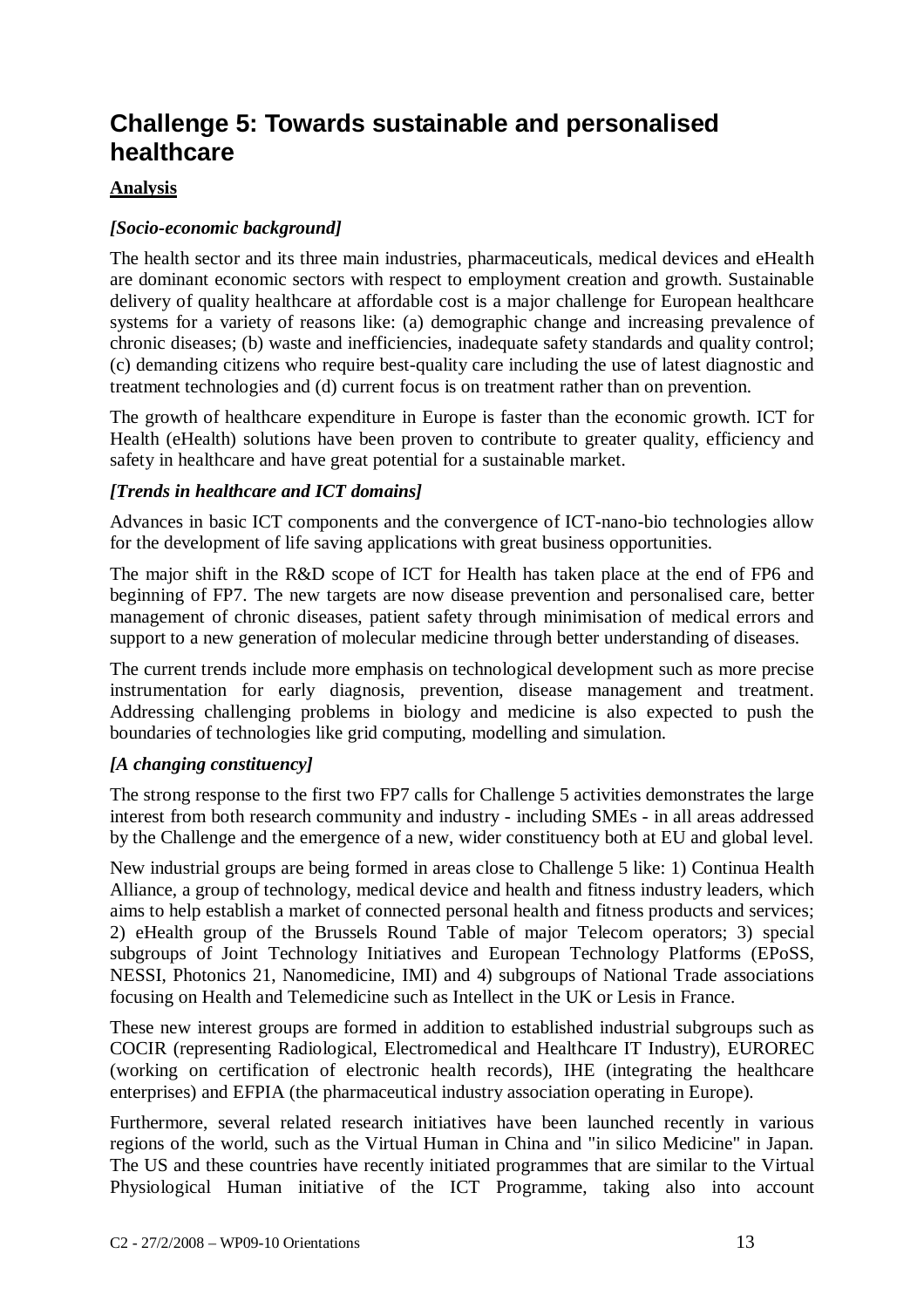recommendations of the existing EC roadmap. Finally, there is strong support for the concept and activities around HealthGrid. The European Conference "HealthGrid*"* will take place in the US in 2008, aiming at developing a strong transatlantic relationship.

### **Orientations**

Taking into account the above trends and the general policy targets, Challenge 5 will address the same 3 main R&D areas in the next Work programme namely, *Personal Health Systems* (PHS), *ICT for Patient Safety* and *Virtual Physiological Human* (VPH), but with different R&D topics. In response to recommendations for more emphasis on clinical validation, newly developed solutions in all three domains will be tested and validated within selected clinical environments.

### *[Personal Health Systems]*

The major shift will be introduced in the PHS area where the focus will be on three topics, all responding to an increasing demand: (a) Minimally invasive systems and ICT-enabled artificial organs for early diagnosis, management and treatment of major diseases; (b) Management and early diagnosis of mental diseases. The focus will be on technological development taking into account the latest microsystems and nanotechnology components.

As a concrete example, the envisaged R&D activities will lead to development of prototype artificial organs, which are tailored to the individual's needs, operate within an ICT environment and communicate with healthcare professionals as and when required. These developments will facilitate remote monitoring and management of the patient's health status as well as monitoring and control of the artificial organ's operation by healthcare experts.

## *[ICT for Patient Safety]*

The area of Patient Safety will continue to support decision making processes and tools for health professionals. The main changes are in the extension of the decision support across the full continuum of care, from clinical research to ambulatory to inpatient practice. The focus will be on concrete applications that combine a strong advanced-technology focus and that bring together closer the clinical research and medical practice, and in this way improve the quality and safety of patient care. As an example, R&D activities will develop new simulation and visualisation tools, including elements like augmented reality, for safer surgical interventions in clinical practice.

#### *[Virtual Physiological Human]*

VPH will consider new generation models and simulators for non-conventional medicinal approaches to understand diseases from early onset, to support the creation of a medical research library and to develop specialised tools for the biomedical research community. Research will address the development of ICT based tools for patient specific computational modelling and simulation of human organs physiology. The models will integrate multi-level aspects of the organs from molecular, cellular, to tissue. The simulation requirements are expected to provide challenges and applications for the emerging petaflops computing facilities. The use and benefits of the models must be demonstrated on specific clinical needs as prediction of disease or early diagnosis. There will also be focus on R&D infrastructure and ICT specialised tools and services for the researchers to share and develop new knowledge in this multidisciplinary field. These specific tools and services will provide mechanisms to provide the access, integration, management and clinical use of different VPH models and bio-medical data used or generated by these models. Special focus will be given to international cooperation in this field with US and Japan.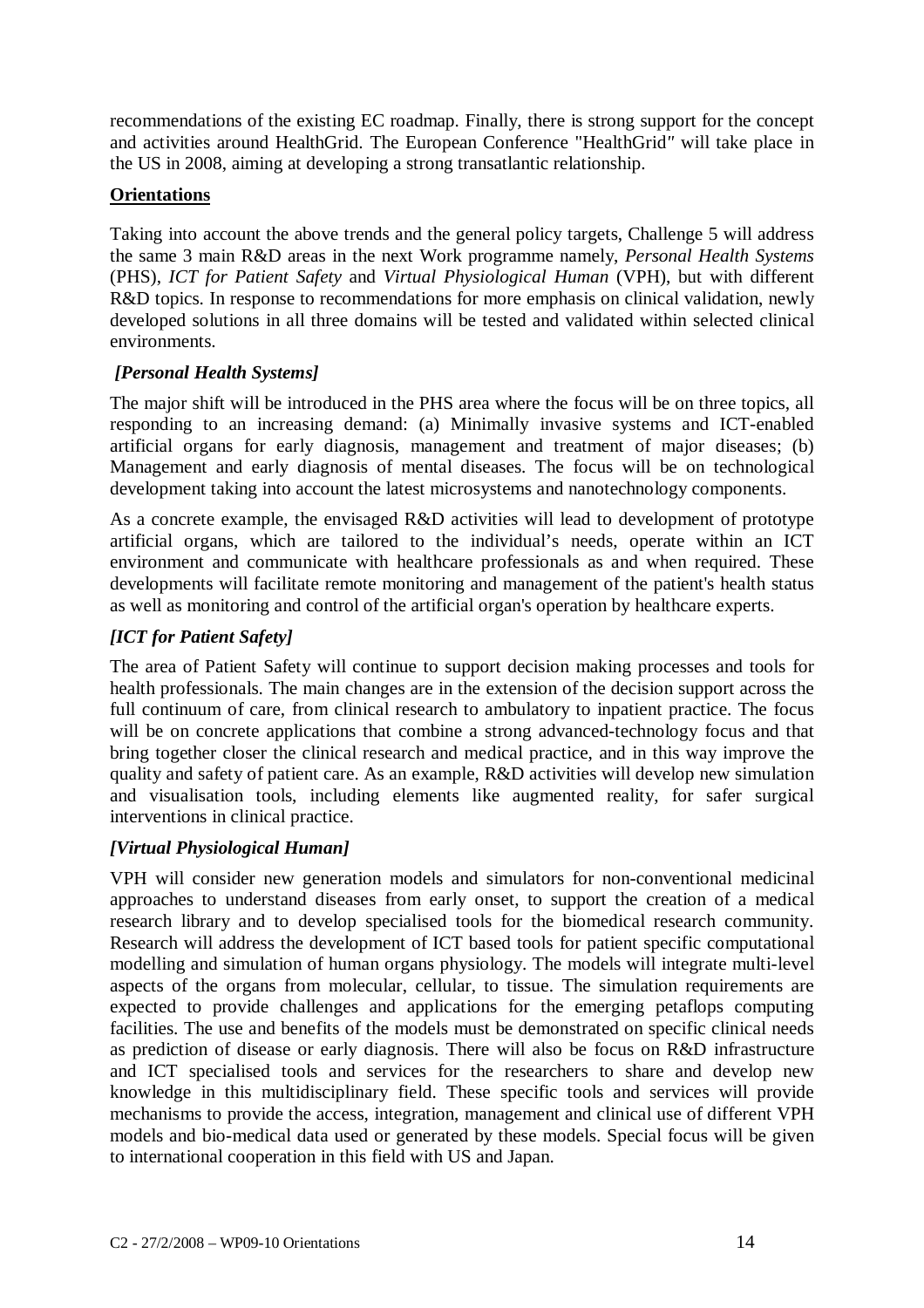# **Challenge 6: ICT for Mobility, Environmental Sustainability and Energy Efficiency**

## **Analysis**

Economic growth is increasing demand for energy in Europe. In order to maintain its prosperity and competitiveness on global markets, Europe has to focus on energy efficiency in the most energy-intensive sectors*<sup>1</sup>* . Society at large is increasingly aware and sensitive to climate change impact and to the importance of a safe, clean and healthy environment to sustain quality of life. On the occasion of the European Council of 8-9 March 2007, EU leaders have pleaded in favour of an integrated climate and energy policy*<sup>2</sup>* .

The recent liberalisation of the energy market has stimulated the offer of eco-innovative solutions (e.g. active networks including renewable energy) and new economic models at service supply level, at local level (cities, neighbourhoods) and at large. At the same time, new concepts for eco-management of urban areas are gaining ground involving interrelated infrastructures (e.g. energy, transport, water, waste management, crisis management).

Transport accounts for ~30% of total energy consumption in the EU and its growth represents a pervasive socio-economic challenge. While EU is currently negotiating with the automotive industry on how to reach an average  $CO<sub>2</sub>$  emission of  $120g/km$  for the new cars fleet by 2012, ICTs offer a new, complementary way of improving energy efficiency and thus reducing  $CO<sub>2</sub>$ emissions of the whole transportation system, including vehicles. Safety on European roads has improved considerably in the past few years but it remains the least safe mode of transport. With increasing demand, there is a strong need for ever more intelligent vehicles and infrastructures that will further increase safety and energy efficiency in transport.

## *[ICT for safe, clean and smart mobility]*

ICT continues to provide new intelligent systems that assist the driver to avoid accidents, provide drivers with real time information to avoid congestion, and that optimise a journey or the engine performance to improve energy efficiency. Autonomous on-board systems are complemented with vehicle-to-vehicle (V2V) and vehicle-to-infrastructure (V2I) co-operative technologies and improved traffic network management. The future transportation system needs to provide access to all and to be capable of enduring uncertainties and shocks. Research efforts in the area of safety also need to be maintained, and a stronger emphasis on clean and more efficient vehicles and energy-efficient intelligent infrastructure is needed, including traffic control and management systems and new mobility concepts.

## *[ICT for energy efficiency]*

ICT plays an increasing role in reducing the energy intensity of the economy, thus helping to decouple growth from energy consumption and creating new opportunities. Innovative ICTbased energy saving tools and techniques will help the European products and services to become more competitive and will foster the emergency of a new category of jobs and energy efficiency services. ICT for monitoring and control of power grids faces new challenges with the growing complexity and distribution of the energy grid, and ICT tools and platforms to support energy services are still scarce.

 $\frac{1}{1}$  Buildings ~40 %, transport ~30% and industry ~30%.

<sup>&</sup>lt;sup>2</sup> They have set the combined targets of (i) reducing greenhouse gas emissions by 20% by 2020 (compared to 1990), (ii) increasing to 20 % the share of renewable energy sources by 2020 (compared to the present 6,5%) and (iii) saving 20 % of the EU's energy consumption (compared to projections for 2020).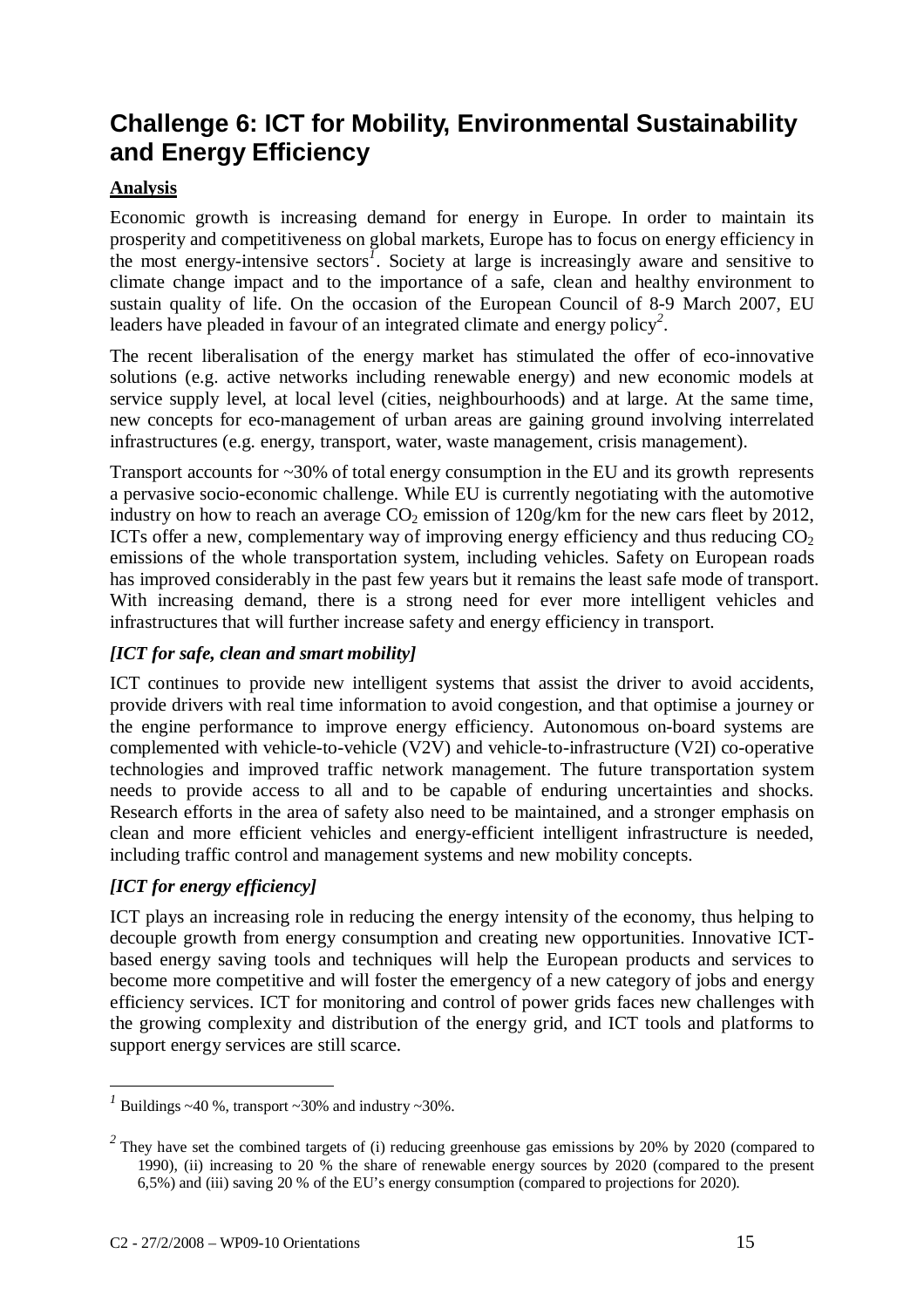## *[ICT for environmental sustainability and crises management]*

Improved connectivity of environmental systems is increasingly required as a result of the multiplication of international environmental commitments. Policy formulation and environmental management increasingly rely on distributed monitoring and management systems able to interact with common protocols and semantics and to cope with higher complexity at various scales. ICT offer an enormous potential for bridging information spaces and stimulate environmental services in Europe. Moreover, adapting to climate change and the related more frequent and extreme weather events, requires a strong effort to raise the European capacity to mitigate impacts of natural disasters. Real-time informed decision support is an essential feature for effective crisis management that will in the future need faster access to unprecedented volumes of geospatial information. ICT-based modelling, simulation and visualisation will need to be fully integrated with rapidly deployable sensor networks taking full advantage of recent advances in miniaturisation of sensors coupled to the emerging wireless revolution.

#### *[ICT and urban infrastructures]*

Cities represent a particularly complex environment with acute sustainability challenges. Four out of five Europeans live in urban areas which consume about 80% of the energy in Europe. Cities import huge amount of resources through large infrastructures to consume them in various processes creating air, water and land pollutions. Urban transport accounts for up to 70% of pollutants from transport, and congestion problems are concentrated in and around cities. Optimal management of urban complexity requires full integration of a wide range of technologies.

#### **Orientations**

## *[ICT for Intelligent Vehicle Systems]*

This is a key research area for further improving road safety. Research needs to take an integrated approach to safety, considering together the infrastructure, vehicles, drivers and other transport users. Research topics include development of integrated in-vehicle safety systems, systems supporting autonomous driving (first in restricted environments and later on open environments), new approaches on network-wide mobility management and technologies for addressing digital footprint, data security and privacy.

## *[ICT for Clean and Efficient Mobility]*

By addressing transportation systems as a whole, ICTs can contribute significantly to the Community's climate change objectives. Research topics include new tools and systems supporting energy-efficient driving, energy-optimized traffic control and management systems, ICTs for optimizing in-vehicle energy use and energy-optimized multi-modal traffic and travel information and route planning tools.

#### *[Field Operational Tests for Integrated Safety Systems and Co-operative Systems]*

Co-operative Systems based on V2V and V2I communications hold the promise of major improvements in the efficiency of the transport system, in the safety of all road users, and in making individual mobility more comfortable. Field Operational Tests are the next step towards their deployment in Europe, collecting data on user acceptance, performance and benefits.

## *[ICT for Smart Urban Mobility]*

Urban mobility can greatly benefit from the development and deployment of ICT based systems and services, which address the environmental footprint and safety of mobility, while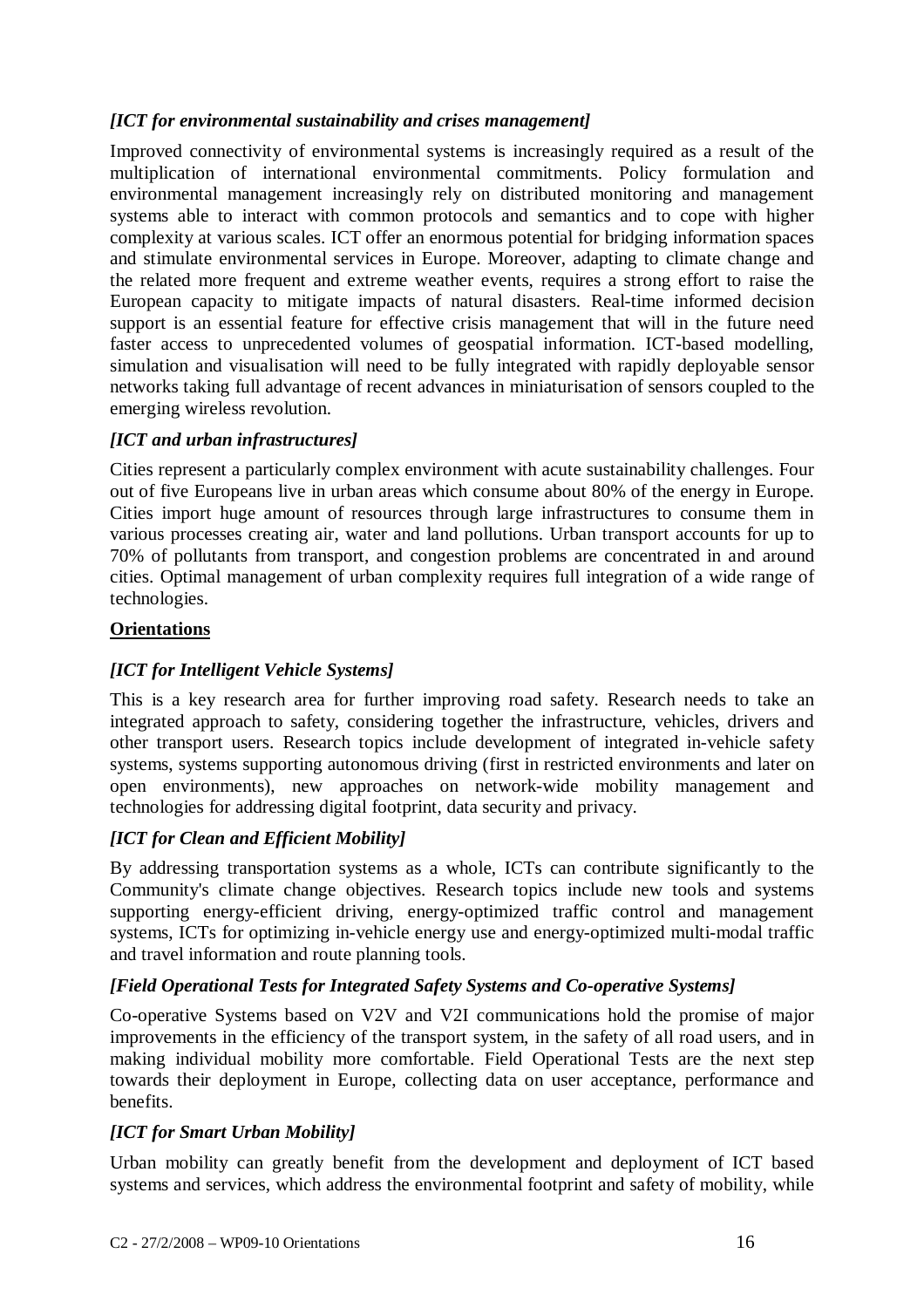fostering economic growth. Research topics include new tools and methods for demand management, ICT tools for logistics optimized for urban environments and research in new, multi-modal urban mobility concepts.

## *[ICT for efficient distribution of electricity]*

The transition towards *active networks for distribution of electricity* calls for R&D on generic platforms for monitoring and control of distributed energy resources, that can be tailored to specific requirements, that support new user-oriented energy trading facilities, that adapt to the actual demand/response and that manage fine-grained input from micro-grids or virtual power plants.

### *[ICT services and tools for energy efficiency]*

ICT support to *energy positive buildings and neighbourhoods* needs further R&D in monitoring and control systems able to optimize, in near-real time, the local productiondemand matching. Such smart metering systems should be built on adaptive service platforms connected to the energy grids and providing information to decision makers. These systems should also interact with end-users helping them to save energy. ICT research is also needed to foster *energy efficient services* such as remotely operated command and control platforms for energy efficiency management including for industrial and manufacturing processes. Further research efforts have to be devoted to incorporate *energy efficiency parameters into conventional ICT tools* (e.g. CAD, simulation or assets management) in order to assess the full life-cycle energy associated to new products and services before their realisation.

#### *[Discovery and chaining of distributed environmental services]*

Research on automated *discovery and chaining of distributed environmental services* on the Web is a key element to allow an open market for environmental service providers. There is need for a dynamic management of heterogeneous networks to allow breakthrough in new environmental services. The resulting platforms are expected to allow user communities to plug in their own use cases and to take benefit of all available environmental resources. This involves research on tools for the chaining of models, for predictions support, coupled with collaborative environment for on-demand distributed geo-processing. This also requires research on agent reasoning methods and protocols, on semantics and ontology services, and on services for automatic data and service quality control.

#### *[ICT for crisis management]*

Crisis management require effective ICT solutions based on: *real-time smart decision support, deployment of infrastructures, integration with simulation and prediction models coming form a large number of sources*. In particular, this will involve R&D on ICT-based modelling, simulation and visualisation tools, intelligent decision support systems, collaborative ICT environments for all stakeholders involved and advanced 3D geospatial information development and visualisation from multiple sources to deliver better quality information to responders, to inform decision support, and to give better prediction and training.

Support will also be provided to *integrate, demonstrate and validate ICT research for urban environments*. The research activities should opt for a holistic approach that takes into account interrelated and mutually reinforcing problems of urban infrastructures. The crosssectorial approach will allow the identification of the interrelations/interdependencies and help preparing the design of efficient solutions for infrastructure and resources management that fully address sustainable development objectives and minimize rebound effects.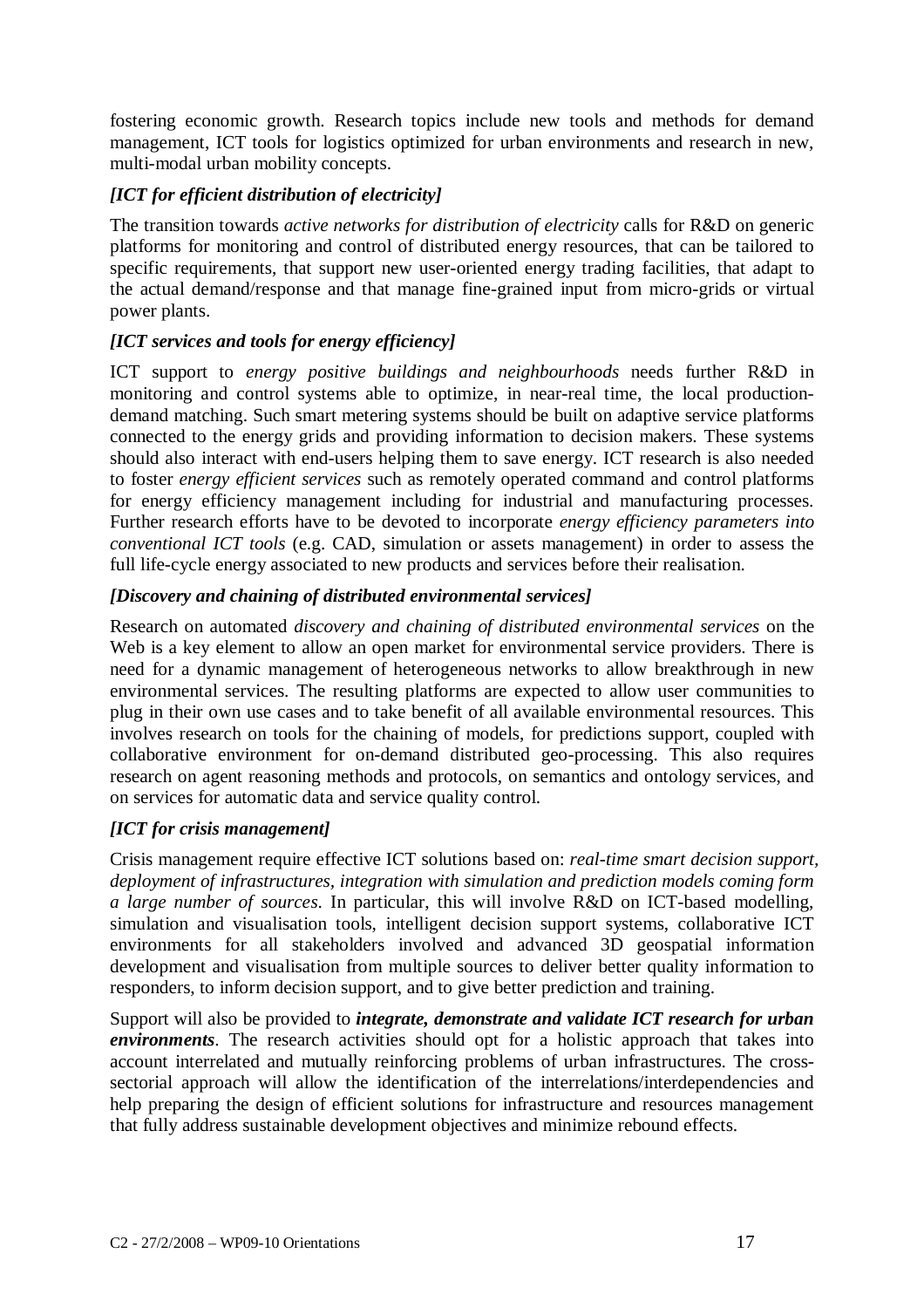## **Challenge 7: ICT for Independent Living, Inclusion and Participatory Governance**

## *[ICT for independent living and inclusion]*

A number of societal trends will strongly influence the future markets of ICT for independent living, inclusion and participation. Firstly, ageing is beginning to change the shape of labour markets and is already exploding the needs for care and 'lifelong participation' in society. The ICT literacy of the above-65 age group will improve significantly in the next decade. This will create mass commodity markets for well-being products and services – and unlock markets for assistive technologies-, fuelled by an estimated 3000  $B \in \mathfrak{c}$  of wealth and revenues of the above-65 population. Secondly, citizens have increasing expectations in terms of full inclusion in society and economy, quality of life and exercising of rights. Driven by productivity increase, job creation, new services and new markets for inclusive ICT, the shorter-term impacts of e-Inclusion on the GDP in Europe will be of the order of 100 B $\epsilon$  (for the next 5 years alone).

The increasing political and commercial interests in the field combined with the disruptive potential of ICT are starting to change the constituency and value chains of e-Inclusion RTD. The presence of mainstream ICT companies in the field is growing rapidly and new value chains are emerging, integrating users, formal and informal health and social care providers, technology and service providers as well as local/regional authorities, building and insurance companies. Elderly people and people with disabilities are increasingly recognised as posing the most challenging requirements for also mainstream usage (safety, reliability, ease of use, versatility, personalisation, integration, etc). Successfully meeting these needs translates into building key competitive strengths in global mass markets.

Several major technological developments underpin future R&D for e-Inclusion, ICT for Ageing. Sensing, computing and communication power combined with decreasing size and cost enables the monitoring of essential vital signs, presence, emotional and health parameters. New non invasive sensors with low power consumption are combined with sophisticated signal analysis to react intelligently to human conditions and behaviour. The emergence of new types of human computer interfaces (e.g. natural language processing, augmented reality, brain computer interaction) contributes to enhancing the accessibility of ICT resources for elderly and disabled.

The ability to be connected anytime, anywhere, with wireless communication, sensor networks, location and RFID technologies provides new opportunities for independent living of cognitively or physically disabled persons – and, in fact, for anyone in a temporary impairment, e.g. in an emergency situation. Other important evolutions include progress in cognition and intelligent systems able to learn from experience and adapt themselves to context and user states as well as the emerging maturity and viability of service robotics as a promising new basis for independent living solutions.

#### *[ICT for Participatory Governance]*

It is now recognised that on-line collaborations have the potential to trigger and shape significant changes in the way future (e)societies will function. Extrapolation of the present exponential growth leads to scenarios where very large percentages of populations could, if equipped with the right tools, simultaneously voice opinions and views on major and minor societal challenges, and thereby herald the transition to a different form of dynamically participative "eSociety". While such scenarios are readily imaginable, we also recognise that we currently do not have appropriate governance models, process flows, or analytical tools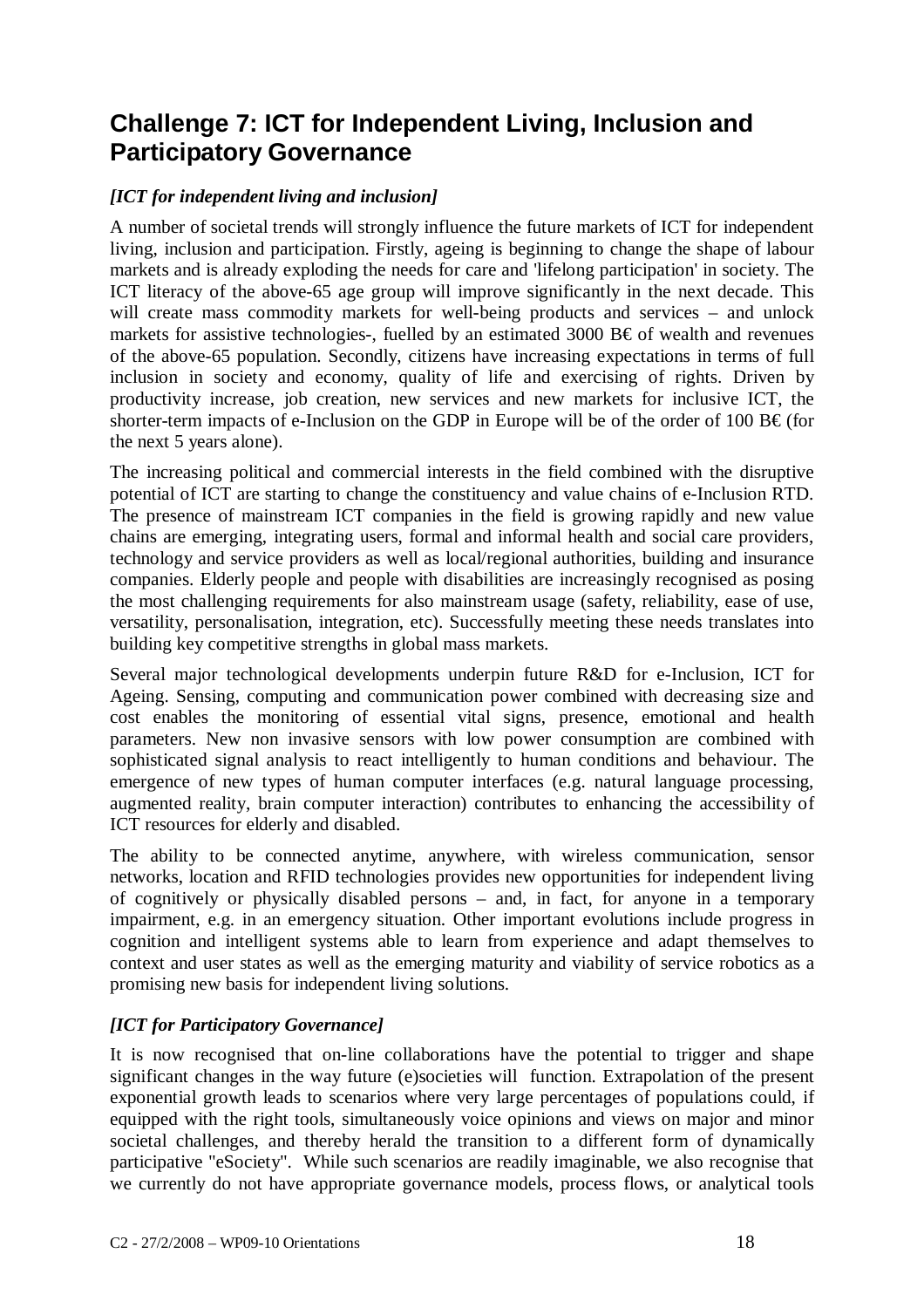with which to properly understand, interpret, visualise and harness the forces that can be unleashed.

By 2020 there will be no barriers any more for citizens and businesses to participate in decision making at all levels, hence overcoming the present democratic deficit. Advanced tools – possibly building on gaming and virtual reality technologies will enable citizens to track the totality of decision making processes and see how their contributions have been (or are being) taken into account. Current linguistic and cultural barriers will have been largely overcome through use of semantic-based cooperation platforms. Opinion mining, visualisation and modelling into virtual reality based outcomes and scenarios will help to both shape, guide and form public opinion. The processes and tools will have to demonstrate transparency and trust and be devoid of manipulation. The outcomes of such consultative processes should be faster, more efficient in terms of revising policy and making decisions.

#### **Orientations**

Between 2010 and 2015, the research is expected to provide a substantial contribution towards the objective of an inclusive society by delivering ICT solutions that, in line with the i2010 Ageing Well in the Information Society action plan and the European e-Inclusion initiative, can help substantially reduce the 30% of the European population currently not fully benefiting from ICT for their social and economic participation.

EU-level activities under this challenge will be complemented by the 'Ambient Assisted Living' (AAL) applied RTD initiative based on Article 169. The AAL programme will cover shorter term applied R&D on ICT & Ageing by developing concrete ICT based solutions for ageing well. Challenges in FP7 will mainly address longer term research (5-10 years to market) as well as essential research requiring large scale projects (IPs).

## *[ICT and Ageing]*

New opportunities for ageing well solutions offered by emerging ICTs will be exploited to provide the largest possible benefits by significantly prolonging independent living, by improving social interactions, and by facilitating the productivity of an ageing workforce.

- *Advanced prototypes of systemic solutions* for Ageing Well: focus will be on operational verification in real user environments, in particular, introducing the integration and usage of service robotics for independent living,
- *Open Systems Reference Architectures, Standards and ICT Platforms for Ageing Well:*  should facilitate cost-effectiveness, systems integration and easy personalization to provide seamless end-to-end care services for independent living, smart workplaces and mobility of elderly people as well as providing support for their carers. The wider potential of the open platforms should enable integration with other home based applications related to personal health and energy efficiency.
- *Emotionally aware social interaction and support of elderly people* ICT mediated/stimulated social interaction and support of elderly people in order to *stimulate and facilitate social interaction, to provide cognitive support and increased* independence – building on advanced ICT in areas such as emotionally aware and cyberphysical computing, multi-modal human-computer interfaces, gaming and immersive environments..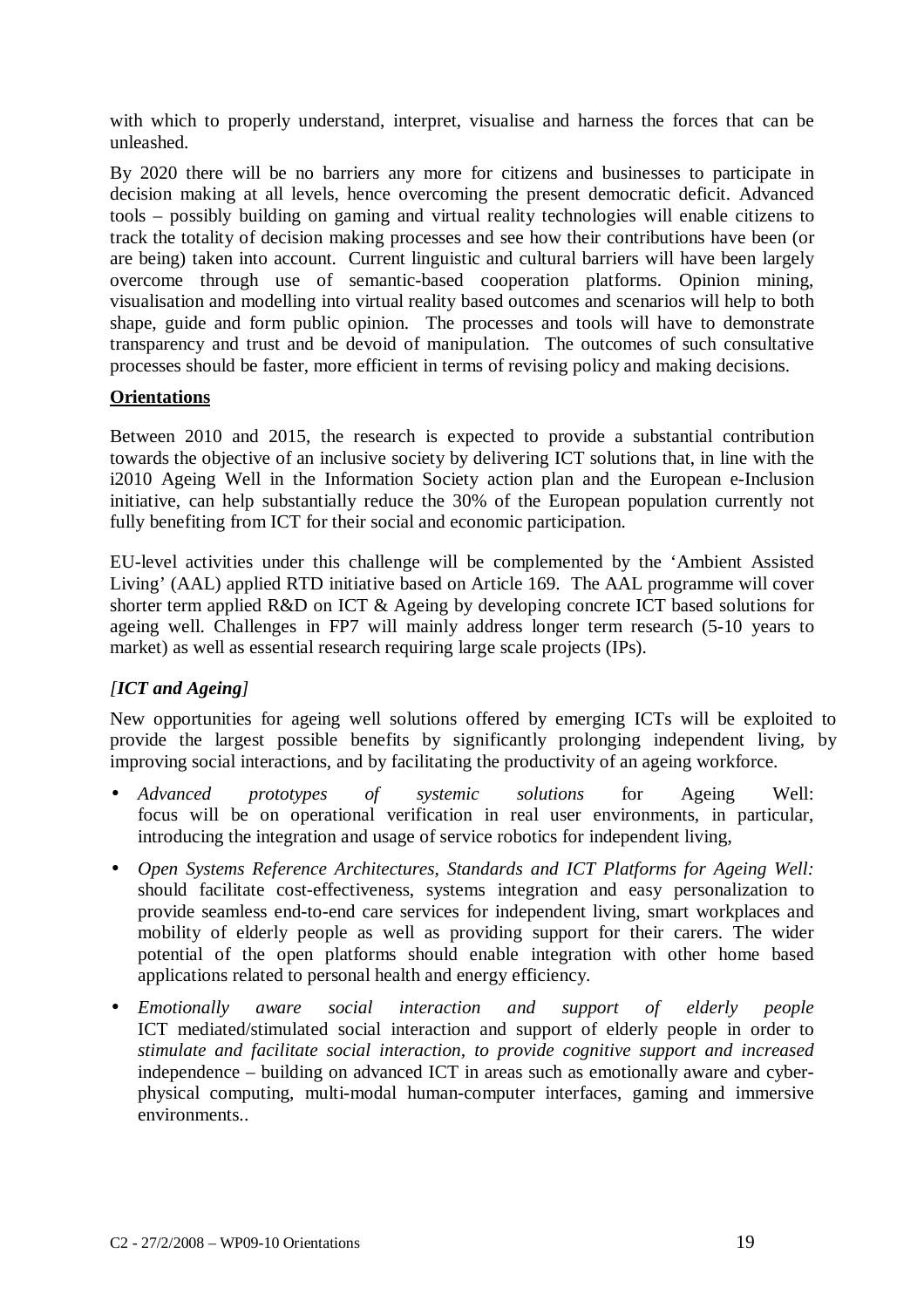### *[Accessible and Assistive ICT]*

There are now major opportunities arising from a) Mainstream ICT industry realising the market potential, b) the sector is shaping up new user-centered innovation value chains across large and smaller ICT industries, service providers and user organizations and c) advanced ICT developments opening up new possibilities for responding to user needs related to e-Inclusion. The objective of R&D is to respond to these trends by mainstreaming and radically improving the accessibility, usability and cost-efficiency of new converging ICT products and services.

• *Embedded Accessibility of Future ICT: S*olutions for deeply embedding generalized accessibility support within future mainstream ICT-based products and services. Emphasis will be on the use of virtual environments and realistic user modelling and interaction on the basis of the "virtual user" concept.

• *ICT-Restoring and augmenting human capabilities for inclusion:*  Radically new ICT-enabled approaches to restore and augment the ability of people in their daily life in order to help overcoming hearing, vision, cognitive or motor disabilities,. The research should target advances in brain computer interaction, and advanced sensor and actuator concepts including smart bio-sensors and signal processing. ;

• *Innovative ICT for societal inclusion of young people*  Emphasis is put on user-driven innovation and technology development (e.g. on the basis of gaming or other creative environments), design of intuitive, highly personalised services and validation in a real context to improve motivation, education, employability and social participation of young people at risk of exclusion.

• *Improving social capital through use of new ICT)*  A new action building on user driven innovation in experimental settings based on emerging and highly innovative ICT developments. Specific target areas will be: participation of people at risk of social exclusion; improving ICT skills for groups, e.g. excluded due to cultural diversity or lacking capabilities.

#### *[ICT for Participatory Governance]*

- *Governance Toolbox:* Technologies and tools to embody structural, organisational and new governance models and associated procedures to enable groups to form, engage, create, learn and share and track group knowledge
- *Policy Modelling, Tracking and Visualisation*: to manipulate and exploit the vast reserves of Europe's public sector collective data and knowledge resources. Semantic web applications to access and visualise background knowledge repositories to the public. Tools include; translation, process modelling, data mining, pattern recognition and visualisation and other gaming-based simulation, forecasting and back-casting, and goal-based optimisation techniques. The research also includes support to Realtime Opinion Visualisation through simulation, visualisation and mixed reality technologies, data and opinion mining, filtering and consolidation.
- *Policy Simulations:* Tools and technologies to animate large-scale societal simulations that forecast potential outcomes and impacts of proposed policy measures. Parameters include impacts on movements of people, commuters, goods and services, jobs, costs, benefits, social impact and resulting social burdens. Research will include the use of systems dynamics methodology to analyse and modelling complex systems, cooperative vs competitive systems, etc.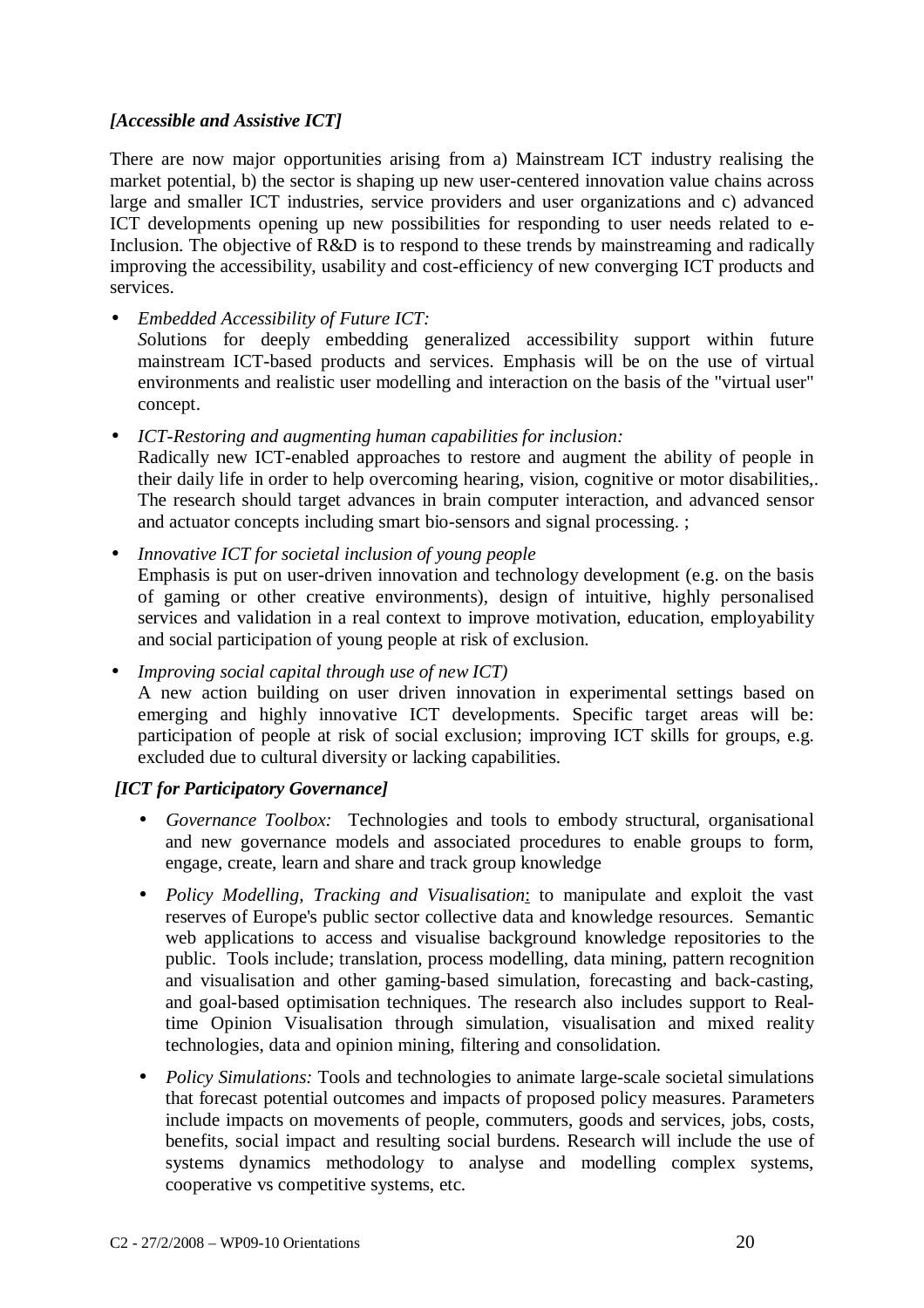# **Future and Emerging Technologies**

## **Analysis**

Future and Emerging Technologies aims at finding new avenues for ICT research by challenging its foundations, exploring non-conventional solutions, and venturing into uncharted areas and new ways of performing research. As "pathfinder", FET feeds the ICT research community with fresh ideas and new long-term perspectives for future research and innovation. With some mainstream ICT objectives taking on more upstream research, FET foundational research ensures the full coverage of the R&D spectrum, from new ideas and emerging trends, to addressing fundamental roadblocks at the horizon of industry-driven technology roadmaps. In addition, the questioning and trend-setting nature of visionary ICT research has short- and medium term socio/economic relevance and impact as well.

## **[***FET and ERC***]**

FET and ERC are complementary ways to fostering foundational research and building excellence. ERC funds curiosity-driven research carried out by individual researchers or small teams, whereas FET (i) supports purpose-driven collaboration among academic and industrial organisations, (ii) improves EU excellence and long-term competitiveness in ICT, and (iii) bridges science and technology, thus providing the foundations for future research agendas, kicking them off in research collaborations with industry or with high-tech SMEs.

### **[***ICT in collaboration with other sciences***]**

Radical breakthroughs in ICT increasingly rely on "cross-pollination" and convergence with different scientific disciplines (e.g., biology, chemistry, nanoscience, neuro- and cognitive science, ethology, sociology, economics) and with the arts and humanities. New synergies are required to overcome the foundational roadblocks that can not be tackled incrementally or by relying on conventional approaches. Such trans-disciplinary and high-risk research requires new attitudes and research practices which FET needs to stimulate in order to remain effective as well as attractive for the top-level scientists and the young researchers alike.

## **[***FET Proactive Initiatives & FET-Open***]**

Experience from FP6 and first calls in FP7 shows that the two-pronged 'open' and 'proactive' FET approach is very successful. FET PIs aim to create critical mass in selected emerging directions of research that may take up to 10 years before maturing to mainstream research. They are elaborated through open consultations with researchers from various disciplines and selected to balance continuity with renewal. Complementary to this, the bottom-up, light and deadline-free FET-Open scheme detects new long-term perspectives for ICT by providing first funding for a proof-of-concept, or to achieve a key breakthrough that turns a new scientific finding into a new technological option.

#### **Orientations**

The challenge for FET is the timely identification of new paradigms and research directions that have the potential to become the bases for ICT developments beyond 2020.

New visions for ICT research are inspired by unprecedented scientific discoveries concerning how information is captured, processed and communicated and how intelligence and selforganisation is built in nature and society. This includes the capability to manipulate physical properties at the atomic scale, as well as the search for new materials and structures beyond silicon. It also involves achieving a sustainable evolution by being able to predict the properties of large, complex techno-social systems. Information systems are being integrated in their environment in a way that allows new approaches to sensing, reasoning and action.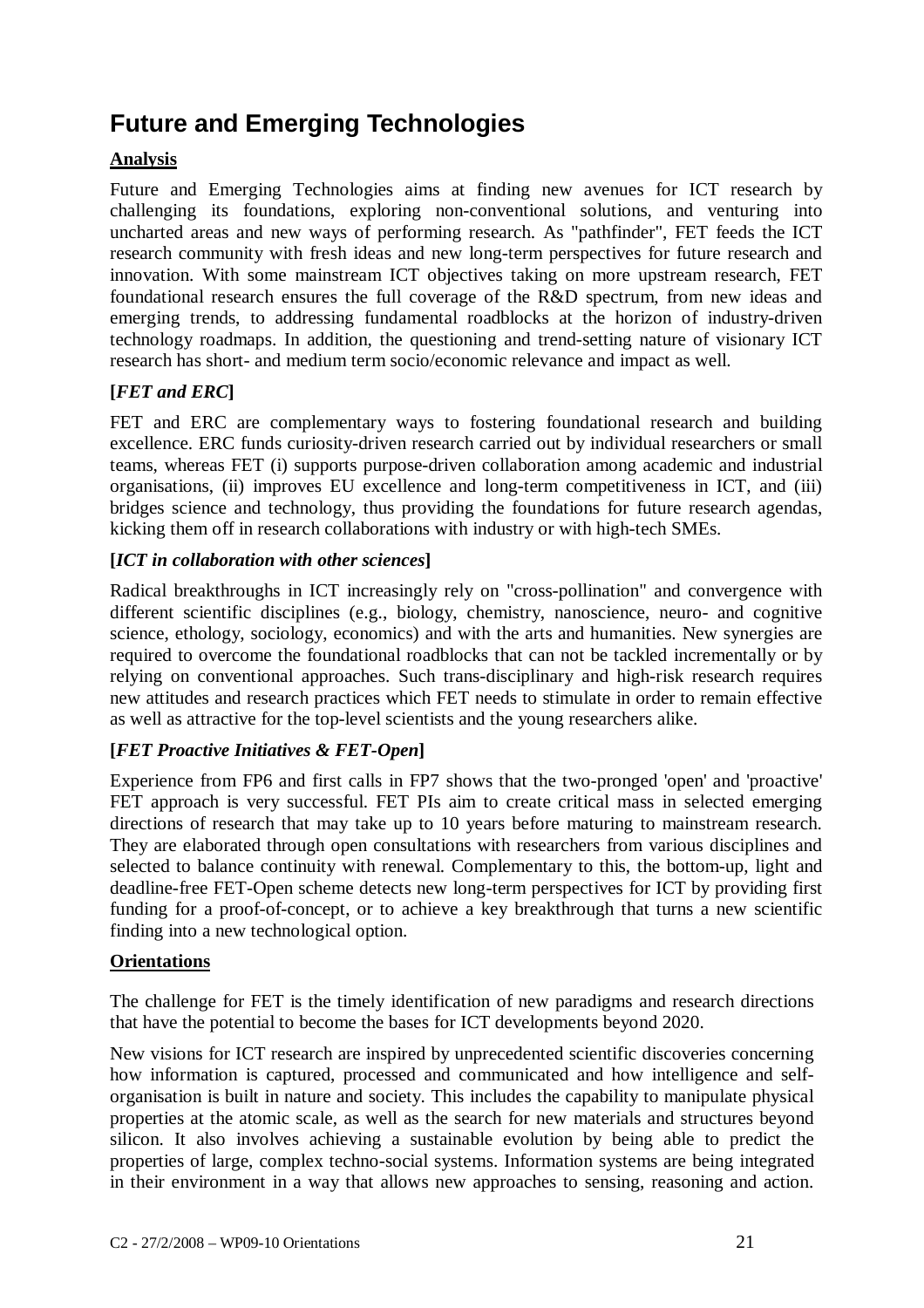Key technologies and concepts, such as CMOS, Boolean logic, von Neumann architectures that prevail in present ICTs are pushed to their limits by recent advances, for example, in quantum science or emerging from the confluence of synthetic biology and ICTs. FET will exploit these emerging approaches to further expand the foundational basis of ICT.

FET will continue its two complementary schemes. FET-Open captures new ideas with longterm impact, as they arise from new scientific findings or in response to emerging drivers. Proactive Initiatives (PIs) complement the mainstream ICT agendas by exploring alternative research directions bringing in contributions from several disciplines.

The PIs outlined in the previous work programme are re-confirmed, although their description may be updated at a later stage:

- Massive ICT Systems
- Human Computer Confluence
- QIPC and other Quantum Technologies

The broad areas of possible later PIs are provided below. The FET objectives to be reached within these areas will be defined with more precision in the final texts of the Work Programme. These will take into account the progress achieved so far and the research that is mature enough to be addressed in other parts of the WP:

- New physical implementations of computing, storage, communication and sensing, from atomic and molecular information systems to those inspired by reverse-engineering information processing and communications in living systems. These should form the foundations of reliable and adaptable systems with new functionalities.
- Reverse engineer biology for new information processing paradigms, e.g. perceptionaction systems, event-driven information processing systems, self–maintaining and selfprotecting systems, learning and memory, or ICT artefacts tightly coupled within living organisms, or addressing confluence of ICTs with living technologies.
- Develop closely integrated energy-harvesting capabilities in ICT systems
- Exploring the convergence between ephemeral overlay computing, distributed resources and communications.
- New programming paradigms driven by simplicity and intuitive semantics
- Promoting adaptation at all levels of ICT systems, from hardware components to distributed pervasive systems, to ensure dependability and quality of service in face of changes in availability and reliability of resources and evolution of service requirements.
- Distributed intelligence adapting to distributed knowledge and supporting multi-level decision making and social structures, as well as policy development.
- Modelling and data-driven validation for complex techno-social systems that involve closely tied users and ICT. Developing means to encourage desired behaviours and to suppress unwanted behaviours in such contexts.
- Semantic reasoning for long-lasting management of massive amounts of data and services
- Abstract and develop new ICT concepts employing computational neuroscience to mimic neurobiology of asynchronous, event-driven low power brain processes.
- Explore and exploit scientific foundations of sensory processing, perception, emotions and behaviour for enhancing creativity in people, including community-level creativity.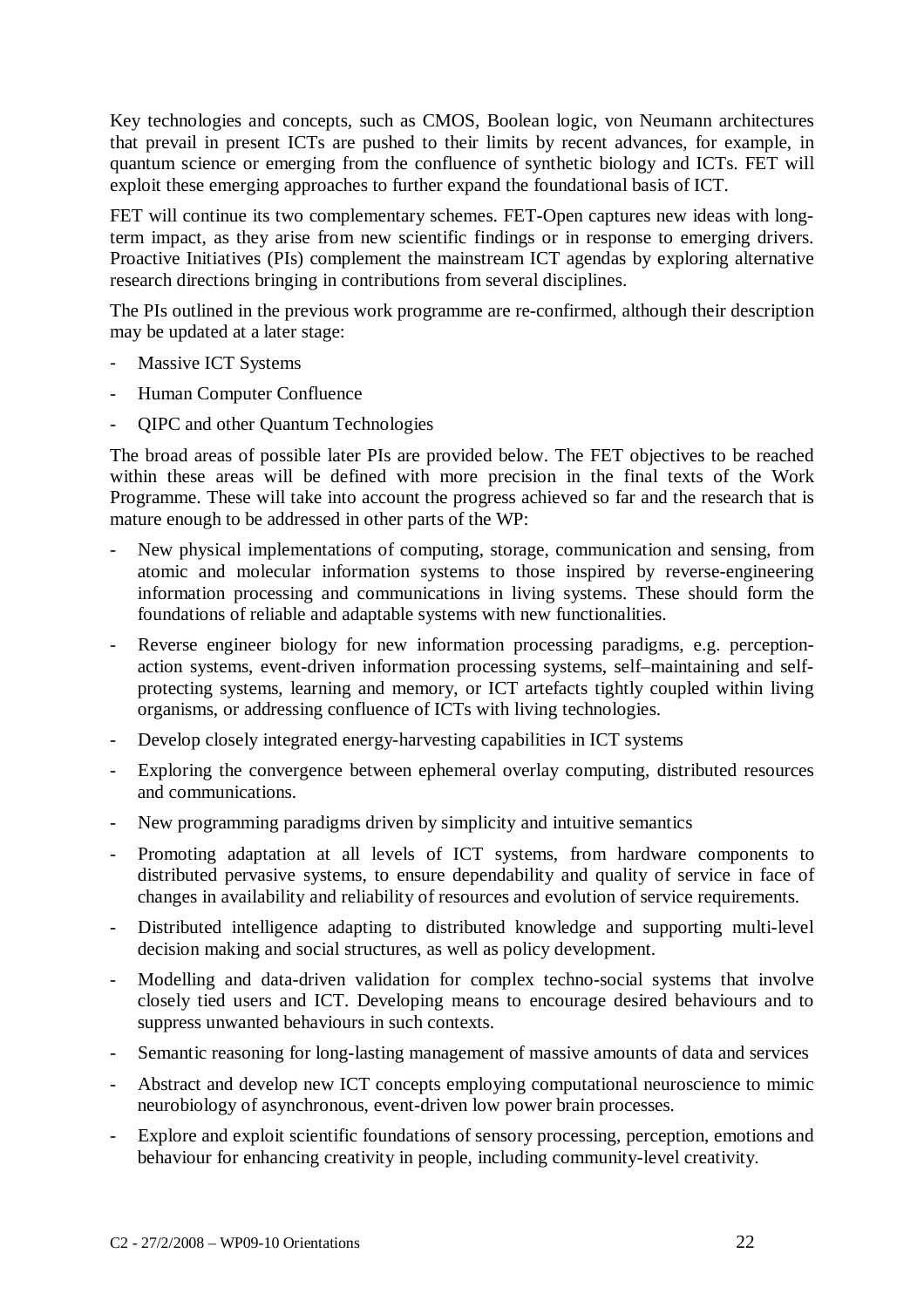FET also targets a wide range of activities aimed at achieving the best conditions for new ideas to emerge, for stimulating adventurous research across disciplines, for involving young as well as experienced researchers, and for catalysing the emergence of new research communities. Through these activities, new research practices and methodologies will be explored, as well as new ways of achieving impact, for instance by early take-up of results by decision makers in society and industry, by artists or by high-tech SMEs. FET will also support multidisciplinary groups of researchers to debate and elaborate new research directions, in preparation of new future Proactive Initiatives.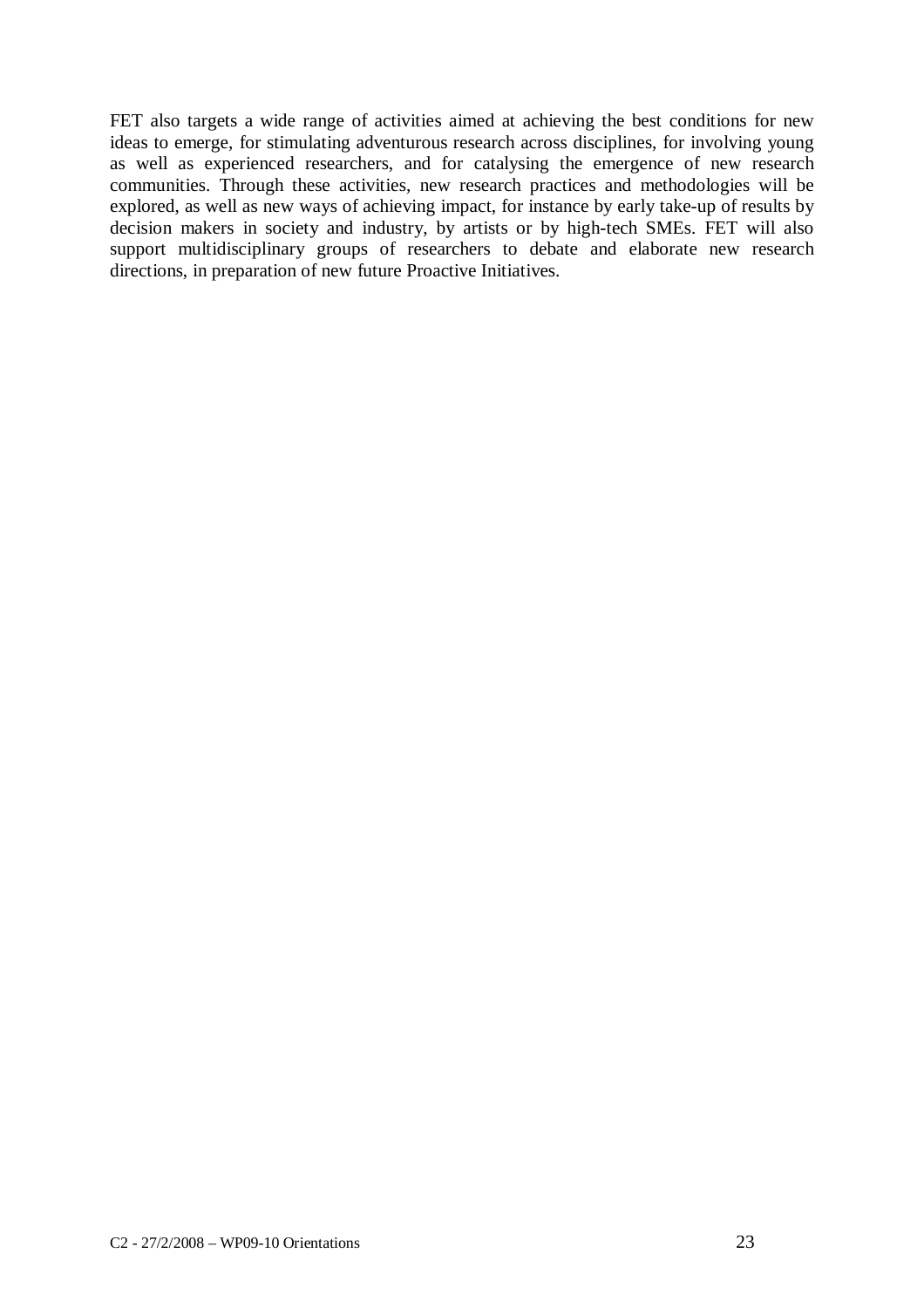# **International Cooperation**

International cooperation will be implemented through:

- The *general opening* of the ICT programme objectives to the participation of third country organisations from International Cooperation Partner Countries and high income countries.
- *Encouraging the participation* of third country partners in several objectives of the work programme.
- *Specific International Cooperation Actions* (SICAs) consisting of collaborative research projects with ICPC countries in areas of mutual interest and dedicated to cooperation on topics selected on the basis of their scientific and technological competences and needs. Political dialogues with third countries and regions as well as international support projects have allowed the identification of potential cooperation priorities that are of mutual interest and benefit. SICAs will have specific rules for participation and specific evaluation criteria.
- *Horizontal support actions* for international cooperation, with a focus on supporting established policy dialogues, as well as diffusing adoption of ICT research results in emerging and developing economies.

In order to support coherence at the Framework Programme level, coordination will be sought with ICT-related international cooperation activities launched under the *Capacities* and *People* Specific Programmes.

Three levels of international co-operation have been identified:

- Co-operation at *project/partner level*, with mutual interest restricted to a group of companies or entities. This is primarily left to proposal bidders to identify their target country/partner;
- Co-operation *at initiative level*, in fields where initiative can be identified in other regions of the world (e.g. Future Internet with GENI/FIND, AKARI, Korea Future Internet Forum...). In this case, support actions (CSA) are the most appropriate instrument.
- Co-operation at *governmental level*, in fields where we have been informed on the occasion of dialogues that third country governments would welcome more visible R&D actions with Europe (example of India or of the US in the context of the Transatlantic Economic Council).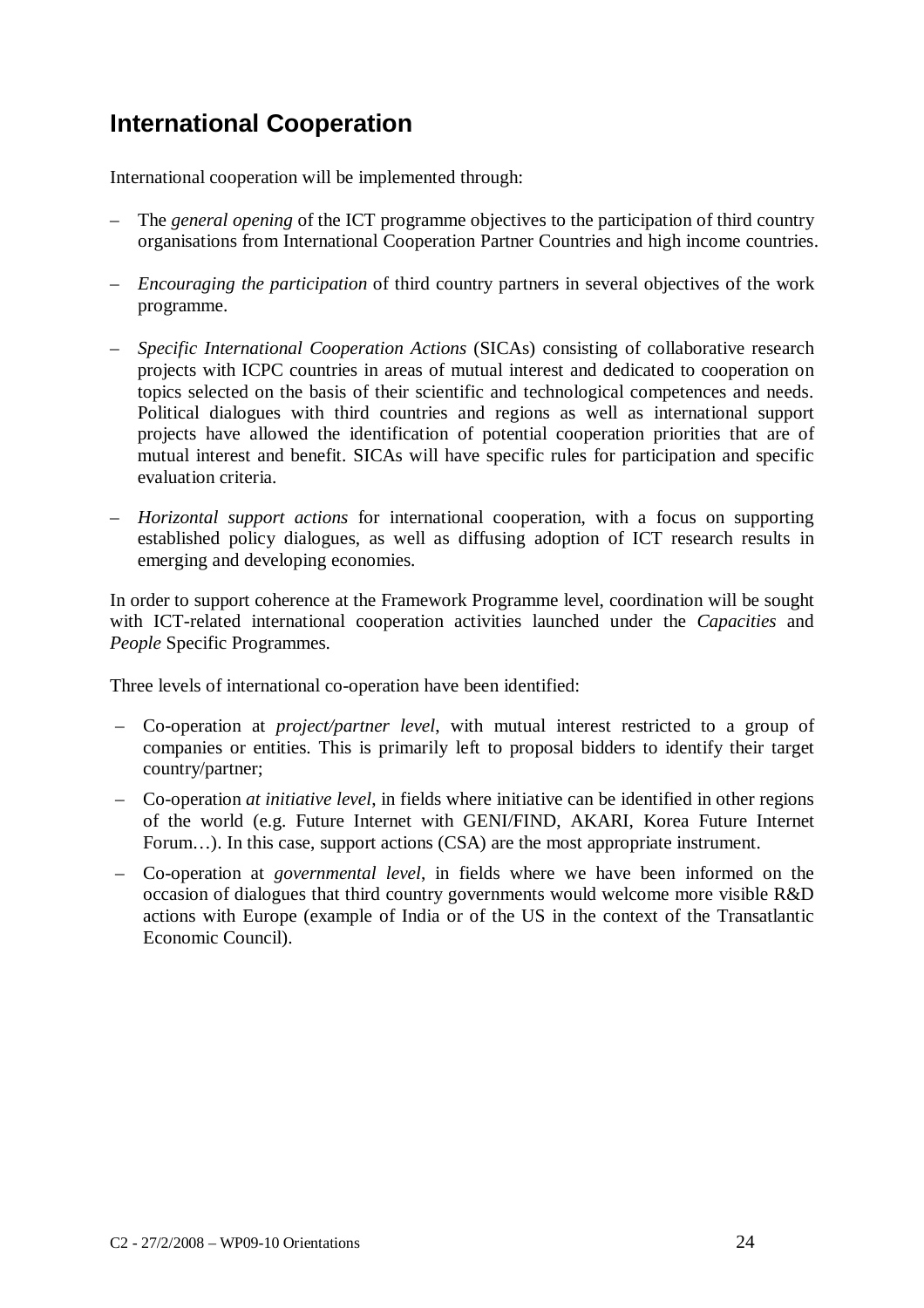## **Orientations**

| <b>Topic</b>                                                           | <b>Intervention scheme</b>                                                             | <b>Target countries/region</b>                                                               |
|------------------------------------------------------------------------|----------------------------------------------------------------------------------------|----------------------------------------------------------------------------------------------|
| <b>Future Internet</b>                                                 | Participation in RTD projects,<br>support measures                                     | North America, Japan, Korea,<br>Australia                                                    |
| ICT trust and security                                                 | SICA, participation in RTD<br>projects, support measures                               | All third countries                                                                          |
| <b>Search Engines</b>                                                  | Support measures                                                                       | Japan                                                                                        |
| <b>RFID</b>                                                            | SICA, participation in RTD<br>projects, support measures                               | North America, China, Japan,<br>Korea                                                        |
| Next generation nano-<br>electronics and microsystems<br>manufacturing | SICA, IMS, participation in<br>RTD projects; equipment<br>assessment, support measures | US, Japan, Korea, China,<br>Australia, India, Russia,<br>Brazil, other emerging<br>economies |

*[Responding to major global technological challenges]* 

| [Developing ICT solutions to major global societal challenges] |  |  |  |
|----------------------------------------------------------------|--|--|--|
|----------------------------------------------------------------|--|--|--|

| <b>Topic</b>                                                                                                   | <b>Intervention scheme</b>                                       | <b>Target countries/region</b>                     |
|----------------------------------------------------------------------------------------------------------------|------------------------------------------------------------------|----------------------------------------------------|
| Semantic-based environmental<br>data interoperability                                                          | Support measures                                                 | Industrialised countries<br>(mainly North America) |
| ICT for mobility                                                                                               | Participation in RTD projects,<br>support measures               | US, Japan, emerging<br>economies                   |
| ICT for complex urban<br>management                                                                            | SICA, participation in RTD<br>projects                           | Emerging economies                                 |
| Low-cost internet<br>technologies, applications and<br>tools                                                   | SICA, participation in RTD<br>projects, support measures         | India, China, Africa, Latin<br>America             |
| <b>ICT</b> for Health                                                                                          | Participation in RTD projects,<br>support measures               | US, Japan                                          |
| ICT and Ageing,<br>e Accessibility                                                                             | Participation in RTD projects,<br>support measures               | North America, Japan                               |
| EHS (Environment-Health-<br>Safety) for sustainable<br>manufacturing of components<br>and miniaturised systems | SICA, IMS, participation in<br>RTD projects, support<br>measures | US, Japan, China, Korea,<br>emerging economies     |

|  | [Improving scientific and technological cooperation for mutual benefit] |  |
|--|-------------------------------------------------------------------------|--|
|--|-------------------------------------------------------------------------|--|

| <b>Topic</b>                                                              | <b>Intervention scheme</b> | <b>Target countries/region</b> |
|---------------------------------------------------------------------------|----------------------------|--------------------------------|
| Digital Cinema and 3D media   SICA, participation in RTD<br>entertainment | projects                   | India                          |
| Digital TV                                                                | SICA, participation in RTD | Latin America                  |